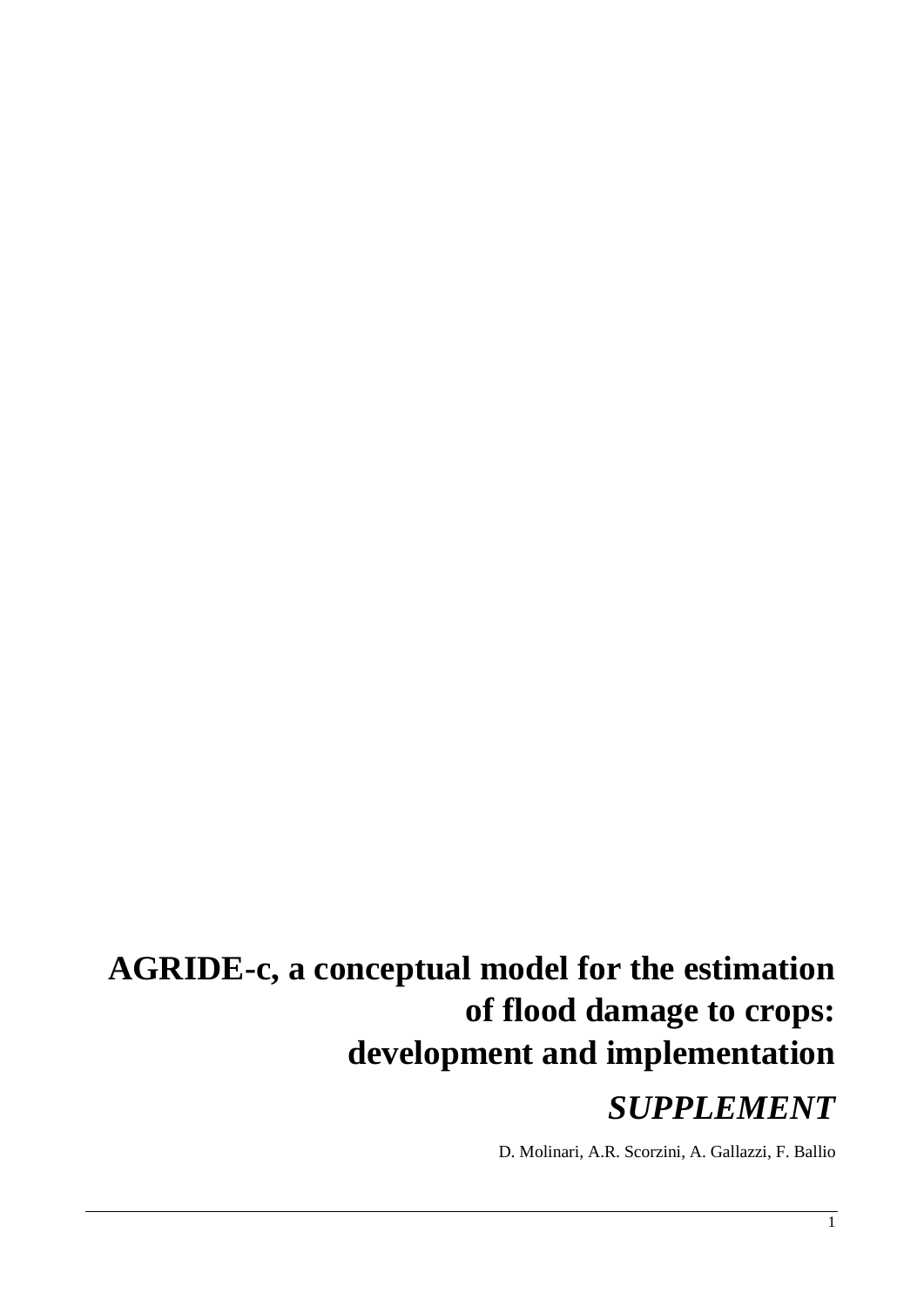# **1. Structure of the Supplement**

The Supplement includes, for each principal crops in the Po Plain:

- average yield and price in the Province of Lodi over the last five years;
- distribution of production costs over the year in the case that no flood occurs (i.e. Scenario 0);
- implemented physical model;
- yield reduction and change in production costs on the basis of damage alleviation strategies;
- relative damage for the different combinations of times of flood occurrence (i.e. month), flood intensities (i.e. water depth and flood duration) and damage alleviation strategies.

in case of conventional and minimum tillage, when both techniques are possible. Concerning maize crops, only data related to conventional tillage are reported, being those related to minimum tillage included in the main manuscript.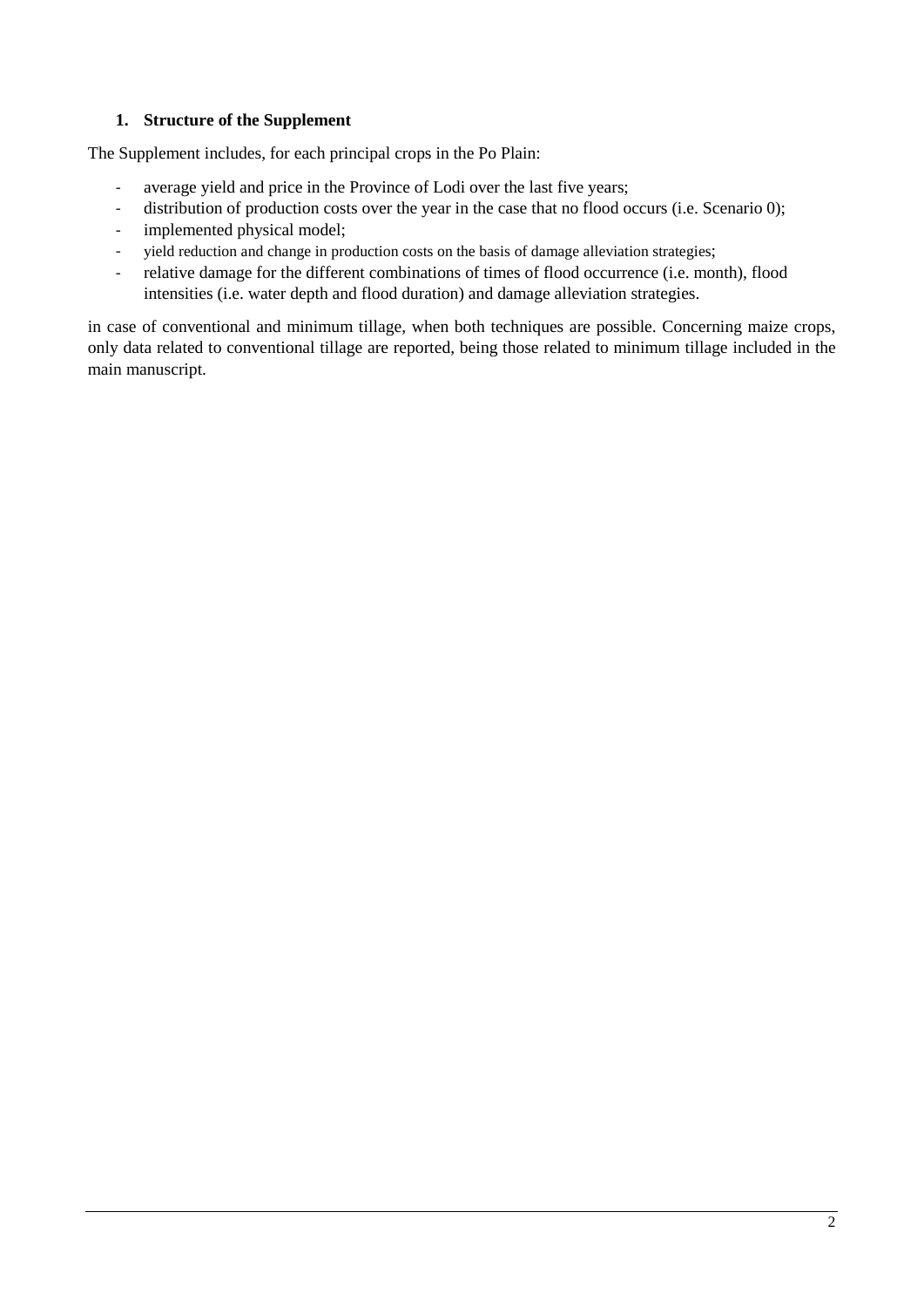# **2. Maize crops**



Figure S.1. Distribution of production costs over the year in the Scenario 0 for maize crops, in the case of conventional tillage

|                                              | Table S.1. Yield reduction and change in production costs on the basis of damage alleviation strategies for |
|----------------------------------------------|-------------------------------------------------------------------------------------------------------------|
| maize crops, in case of conventional tillage |                                                                                                             |

| Time of the<br>flood | <b>Vegetative</b><br>stage | <b>Alleviation</b><br>strategy | <b>Yield</b><br>reduction<br>[%] | <b>Additional costs</b>                                                      | $\Theta$ ha | <b>Avoided costs</b>                                           | €ha               |
|----------------------|----------------------------|--------------------------------|----------------------------------|------------------------------------------------------------------------------|-------------|----------------------------------------------------------------|-------------------|
| November -<br>March  | Bare field                 | Continuation                   | $\mathbf{0}$                     | Soil restoring (sediment<br>removal and terrain levelling)<br>Deep ploughing | 500<br>162  |                                                                |                   |
|                      |                            | Abandoning                     | 100                              | Soil restoring (sediment<br>removal and terrain levelling)                   | 500         | Weeding and fertilising<br>Irrigation<br>Harvesting and drying | 387<br>110<br>783 |
| April - May          | Initial phase              |                                |                                  | Soil restoring (sediment<br>removal and terrain levelling)                   | 500         |                                                                |                   |
|                      |                            | Reseeding                      | $\boldsymbol{0}$                 | Rotary harrowing and<br>fertilising                                          | 309         |                                                                |                   |
|                      |                            |                                |                                  | Seeds and reseeding                                                          | 377         |                                                                |                   |
|                      |                            | Continuation                   | see Fig. 4<br>of the paper       | Soil restoring (sediment<br>removal and terrain levelling)                   | 500         |                                                                |                   |
|                      |                            | Abandoning                     | 100                              | Soil restoring (sediment<br>removal and terrain levelling)                   | 500         | Irrigation<br>Harvesting and drying                            | 110<br>783        |
| June                 | Growing<br>phase           |                                |                                  | Soil restoring (sediment<br>removal and terrain levelling)                   | 500         |                                                                |                   |
|                      |                            | Reseeding                      | $\Omega$                         | Rotary harrowing and<br>fertilising                                          | 309         |                                                                |                   |
|                      |                            |                                |                                  | Seeds and reseeding                                                          | 377         |                                                                |                   |
| July - August        | Flowering                  | Continuation                   | see Fig. 4<br>of the paper       | Soil restoring (sediment<br>removal and terrain levelling)                   | 500         |                                                                |                   |
|                      | phase                      | Abandoning                     | 100                              | Soil restoring (sediment<br>removal and terrain levelling)                   | 500         | Irrigation<br>Harvesting and drying                            | 55<br>783         |
| September -          | Maturation                 | Continuation                   | see Fig. 4<br>of the paper       | Soil restoring (sediment<br>removal and terrain levelling)                   | 500         |                                                                |                   |
| October              | phase                      | Abandoning                     | 100                              | Soil restoring (sediment<br>removal and terrain levelling)                   | 500         | Harvesting and drying                                          | 783               |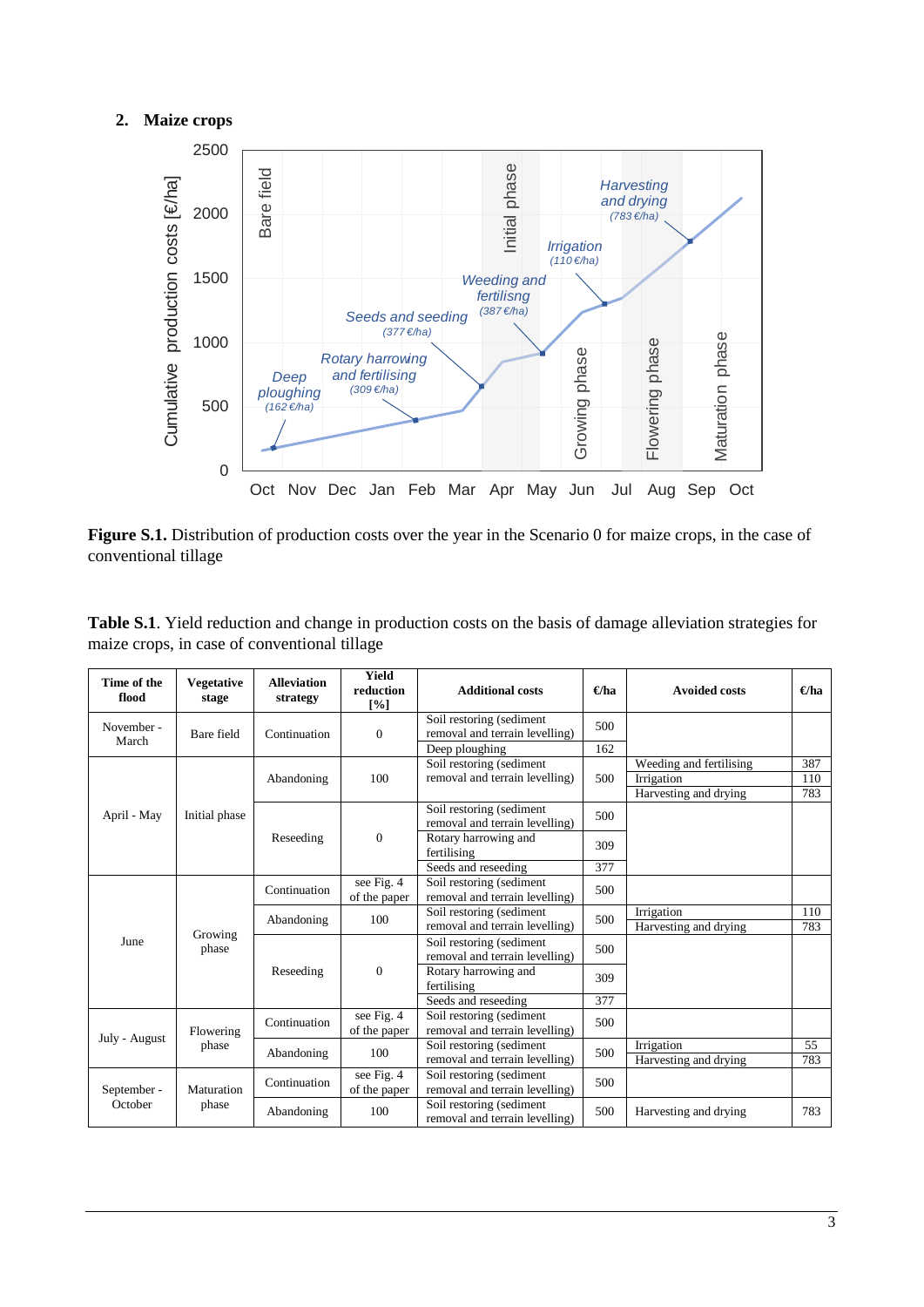|               | Water depth |                 | <b>Flood duration [days]</b>                                                               |               | <b>Water depth</b> |                 |               |      |                          |                |                          | <b>Flood duration [days]</b> |
|---------------|-------------|-----------------|--------------------------------------------------------------------------------------------|---------------|--------------------|-----------------|---------------|------|--------------------------|----------------|--------------------------|------------------------------|
|               | < 130 cm    | <b>Strategy</b> | $\leq$<br>$\overline{\mathbf{z}}$<br>8<br>${\bf 10}$<br>6<br>9<br>${\bf 11}$<br>$>11$<br>5 |               | $\geq 130$ cm      | <b>Strategy</b> | $\leq 5$      | 5    | 6                        | $\overline{7}$ | $\pmb{8}$                | 9                            |
|               |             | $\mathsf{C}$    | 60%                                                                                        |               |                    | c               |               |      |                          |                | 60%                      |                              |
|               | Jan         | r               | $\overline{\phantom{a}}$                                                                   |               | Jan                | r               |               |      |                          |                |                          |                              |
|               |             | $\mathsf a$     |                                                                                            |               |                    | $\mathsf{a}$    |               |      |                          |                |                          |                              |
| Bare field    |             | $\mathsf{C}$    | 60%                                                                                        | Bare field    |                    | с               |               |      |                          |                | 60%                      |                              |
|               | Feb         | r               | $\overline{\phantom{a}}$                                                                   |               | Feb                | r               |               |      |                          |                | $\overline{\phantom{a}}$ |                              |
|               |             | $\mathsf a$     | $\blacksquare$                                                                             |               |                    | a               |               |      |                          |                | $\blacksquare$           |                              |
|               |             | $\mathsf{C}$    | 60%                                                                                        |               |                    | $\mathsf{C}$    |               |      |                          |                | 60%                      |                              |
|               | Mar         | r               | $\overline{\phantom{a}}$                                                                   |               | Mar                | r               |               |      |                          |                | $\overline{\phantom{a}}$ |                              |
|               |             | $\mathsf a$     | $\blacksquare$                                                                             |               |                    | $\mathsf{a}$    |               |      |                          |                | $\overline{\phantom{a}}$ |                              |
|               |             | $\mathsf{c}$    | $\overline{a}$                                                                             |               |                    | $\mathsf{C}$    |               |      |                          |                | $\omega$                 |                              |
|               | Apr         | r               | 129%                                                                                       |               | Apr                | r               |               |      |                          |                | 129%                     |                              |
|               |             | $\mathsf a$     | 261%                                                                                       |               |                    | $\mathsf{a}$    |               |      |                          |                | 261%                     |                              |
| Initial phase |             | $\mathsf{C}$    | $\overline{\mathbb{R}^2}$                                                                  | Initial phase |                    | $\mathsf{C}$    |               |      |                          |                | $\overline{\mathbb{R}}$  |                              |
|               | May         | r               | 129%                                                                                       |               | May                | r               |               |      |                          |                | 129%                     |                              |
|               |             | $\mathsf a$     | 261%                                                                                       |               |                    | $\mathsf{a}$    |               |      |                          |                | 261%                     |                              |
| Growing       |             | $\mathsf{c}$    | 237% 282%<br>104% 149%<br>193%<br>326% 371%<br>60%<br>$\blacksquare$                       | Growing       |                    | $\mathsf{C}$    | 60%           |      | 104% 149% 193%           |                | 237%                     | 282%                         |
|               | Jun         | r               | 129%                                                                                       |               | Jun                | r               |               |      |                          |                | 129%                     |                              |
|               |             | $\mathsf a$     | 308%<br>$\overline{\phantom{a}}$                                                           |               |                    | $\mathsf{a}$    | $\mathcal{L}$ |      |                          |                | 308%                     |                              |
|               |             | $\mathsf{C}$    | 60%<br>149%<br>237%<br>326%<br>$\blacksquare$                                              |               |                    | $\mathsf{C}$    |               |      |                          |                | $\blacksquare$           |                              |
|               | Jul         | r               | $\sim$                                                                                     |               | Jul                | r               |               |      |                          |                | $\overline{\phantom{a}}$ |                              |
| Flowering     |             | $\mathsf a$     | 314%<br>$\overline{\phantom{a}}$                                                           | Flowering     |                    | $\mathsf{a}$    |               |      |                          |                | 314%                     |                              |
|               |             | $\mathsf{C}$    | 149%<br>237%<br>60%<br>326%<br>$\blacksquare$                                              |               |                    | c               |               |      |                          |                | $\blacksquare$           |                              |
|               | Aug         | r               | $\sim$                                                                                     |               | Aug                | r               |               |      |                          |                | $\overline{\phantom{a}}$ |                              |
|               |             | $\mathsf a$     | 314%<br>$\blacksquare$                                                                     |               |                    | $\mathsf{a}$    | 314%          | 314% | 314%                     | 314%           | 314%                     | 314%                         |
|               |             | $\mathsf{C}$    | 60%                                                                                        |               |                    | C               |               |      | 60%                      |                |                          | 149%                         |
|               | Sep         | r               | $\overline{\phantom{a}}$                                                                   |               | Sep                | r               |               |      |                          |                | $\overline{\phantom{a}}$ |                              |
|               |             | a               |                                                                                            |               |                    | a               |               |      | $\blacksquare$           |                |                          |                              |
| Maturation    |             | $\mathsf{C}$    | 60%                                                                                        | Maturation    |                    | C               |               |      | 60%                      |                |                          | 149%                         |
|               | Oct         | r               | $\overline{\phantom{a}}$                                                                   |               | Oct                | r               |               |      |                          |                | $\overline{\phantom{a}}$ |                              |
|               |             | $\mathsf a$     | $\blacksquare$                                                                             |               |                    | $\mathsf{a}$    |               |      | $\overline{\phantom{a}}$ |                |                          |                              |
|               |             | $\mathsf{C}$    | 60%                                                                                        |               |                    | C               |               |      |                          |                | 60%                      |                              |
|               | Nov         | r               | $\overline{\phantom{a}}$                                                                   |               | Nov                | r               |               |      |                          |                | $\overline{\phantom{a}}$ |                              |
|               |             | $\mathsf a$     | $\sim$                                                                                     |               |                    | $\mathsf{a}$    |               |      |                          |                | $\blacksquare$           |                              |
| Bare field    |             | $\mathsf{C}$    | 60%                                                                                        | Bare field    |                    | c               |               |      |                          |                | 60%                      |                              |
|               | Dec         | r               | $\overline{\phantom{a}}$                                                                   |               | Dec                | $r_{\rm}$       |               |      |                          |                |                          |                              |
|               |             | $\mathsf{a}$    | $\overline{\phantom{a}}$                                                                   |               |                    | a               |               |      |                          |                | $\overline{\phantom{a}}$ |                              |

| $\geq 130$ cm<br>8<br>${\bf 10}$<br>${\bf 11}$<br>$\leq 5$<br>$\overline{7}$<br>8<br>${\bf 10}$<br>11<br>$>11$<br>$<$ 5<br>5<br>6<br>$\overline{7}$<br>9<br>$>11$<br>5<br>6<br>9<br>$\mathsf{c}$<br>60%<br>60%<br>$\mathsf{C}$<br>r.<br>Jan<br>$\overline{\phantom{a}}$<br>$\overline{\phantom{a}}$<br>r<br>$\frac{a}{c}$<br>$\mathsf{a}$<br>Bare field<br>60%<br>60%<br>$\mathsf{c}$<br>r.<br>Feb<br>$\sim$<br>$\blacksquare$<br>$\mathsf{r}$<br>$\overline{a}$<br>$\sim$<br>$\mathsf{a}$<br>$\blacksquare$<br>$\overline{c}$<br>60%<br>60%<br>$\mathsf{c}$<br>r.<br>$\overline{\phantom{a}}$<br>Mar<br>$\mathcal{L}_{\mathcal{A}}$<br>$\mathsf{r}$<br>a<br>$\mathbb{L}$<br>$\sim$<br>$\mathsf{a}$<br>$\mathbb{Z}^{\mathbb{Z}}$<br>c<br>$\mathbb{Z}^2$<br>$\mathsf{C}$<br>Initial phase<br>129%<br>129%<br>r<br>Apr<br>$\mathsf{r}$<br>261%<br>261%<br>$\frac{a}{c}$<br>a<br>$\sim$<br>$\mathbb{Z}^{\mathbb{Z}}$<br>$\mathsf{c}$<br>129%<br>129%<br>r<br>May<br>r<br>261%<br>261%<br>$\frac{a}{c}$<br>$\mathsf{a}$<br>Growing<br>104%   149%   193%   237%   282%   326%   371%  <br>237% 282% 326% 371%<br>104% 149% 193%<br>60%<br>60%<br>$\sim$ $-$<br>$\sim$ $-$<br>$\mathsf{C}$<br>r.<br>129%<br>129%<br>Jun<br>r<br>308%<br>308%<br>$\sim$<br>$\overline{a}$<br>$\mathsf a$<br>c<br>149% 237% 326%<br>60%<br>$\blacksquare$<br>$\sim$<br>$\mathsf{c}$<br>r.<br>Jul<br>$\sim$<br>r<br>Flowering<br>314%<br>314%<br>$\frac{a}{c}$<br>$\mathsf{a}$<br>149% 237% 326%<br>60%<br>$\mathsf{c}$<br>$\blacksquare$<br>r.<br>Aug<br>$\mathsf{r}$<br>314% 314%<br>314%<br>314%<br>314% 314% 314% 314% 314%<br>314%<br>$\overline{a}$<br>$\mathsf{a}$<br>$\mathsf{c}$<br>149% 237% 326%<br>60%<br>60%<br>$\mathsf{C}$<br>$\sim 10^{-1}$<br>Maturation<br>r<br>Sep<br>$\mathcal{L}_{\mathcal{A}}$<br>$\overline{\phantom{a}}$<br>r<br>321%<br>$\sim$<br>$\sim$<br>a<br>a<br>$\overline{\mathsf{c}}$<br>149% 237% 326%<br>60%<br>60%<br>$\sim$ $-$<br>$\mathsf{c}$<br>r.<br>Oct<br>$\sim$<br>r<br>$\sim$<br>321%<br>a<br>a<br>$\sim$<br>$\sim$<br>$\overline{c}$<br>60%<br>60%<br>$\mathsf{c}$<br>Nov<br>r.<br>$\overline{\phantom{a}}$<br>r<br>$\blacksquare$<br>Bare field<br>$\overline{a}$<br>$\mathsf{a}$<br>$\blacksquare$<br>$\overline{\phantom{a}}$<br>$\overline{c}$<br>60%<br>60%<br>$\mathsf{c}$<br>r.<br>Dec<br>r<br>$\overline{\phantom{a}}$<br>$\sim$<br>a |                |  |  |  | <b>Flood duration [days]</b> |  |  |  | Water depth |                 |  |  | <b>Flood duration [days]</b> |  |  |  |
|---------------------------------------------------------------------------------------------------------------------------------------------------------------------------------------------------------------------------------------------------------------------------------------------------------------------------------------------------------------------------------------------------------------------------------------------------------------------------------------------------------------------------------------------------------------------------------------------------------------------------------------------------------------------------------------------------------------------------------------------------------------------------------------------------------------------------------------------------------------------------------------------------------------------------------------------------------------------------------------------------------------------------------------------------------------------------------------------------------------------------------------------------------------------------------------------------------------------------------------------------------------------------------------------------------------------------------------------------------------------------------------------------------------------------------------------------------------------------------------------------------------------------------------------------------------------------------------------------------------------------------------------------------------------------------------------------------------------------------------------------------------------------------------------------------------------------------------------------------------------------------------------------------------------------------------------------------------------------------------------------------------------------------------------------------------------------------------------------------------------------------------------------------------------------------------------------------------------------------------------------------------------------------------------------------------------------------------------------------------------|----------------|--|--|--|------------------------------|--|--|--|-------------|-----------------|--|--|------------------------------|--|--|--|
|                                                                                                                                                                                                                                                                                                                                                                                                                                                                                                                                                                                                                                                                                                                                                                                                                                                                                                                                                                                                                                                                                                                                                                                                                                                                                                                                                                                                                                                                                                                                                                                                                                                                                                                                                                                                                                                                                                                                                                                                                                                                                                                                                                                                                                                                                                                                                                     | ıtegy          |  |  |  |                              |  |  |  |             | <b>Strategy</b> |  |  |                              |  |  |  |
|                                                                                                                                                                                                                                                                                                                                                                                                                                                                                                                                                                                                                                                                                                                                                                                                                                                                                                                                                                                                                                                                                                                                                                                                                                                                                                                                                                                                                                                                                                                                                                                                                                                                                                                                                                                                                                                                                                                                                                                                                                                                                                                                                                                                                                                                                                                                                                     |                |  |  |  |                              |  |  |  |             |                 |  |  |                              |  |  |  |
|                                                                                                                                                                                                                                                                                                                                                                                                                                                                                                                                                                                                                                                                                                                                                                                                                                                                                                                                                                                                                                                                                                                                                                                                                                                                                                                                                                                                                                                                                                                                                                                                                                                                                                                                                                                                                                                                                                                                                                                                                                                                                                                                                                                                                                                                                                                                                                     |                |  |  |  |                              |  |  |  |             |                 |  |  |                              |  |  |  |
|                                                                                                                                                                                                                                                                                                                                                                                                                                                                                                                                                                                                                                                                                                                                                                                                                                                                                                                                                                                                                                                                                                                                                                                                                                                                                                                                                                                                                                                                                                                                                                                                                                                                                                                                                                                                                                                                                                                                                                                                                                                                                                                                                                                                                                                                                                                                                                     |                |  |  |  |                              |  |  |  |             |                 |  |  |                              |  |  |  |
|                                                                                                                                                                                                                                                                                                                                                                                                                                                                                                                                                                                                                                                                                                                                                                                                                                                                                                                                                                                                                                                                                                                                                                                                                                                                                                                                                                                                                                                                                                                                                                                                                                                                                                                                                                                                                                                                                                                                                                                                                                                                                                                                                                                                                                                                                                                                                                     |                |  |  |  |                              |  |  |  |             |                 |  |  |                              |  |  |  |
|                                                                                                                                                                                                                                                                                                                                                                                                                                                                                                                                                                                                                                                                                                                                                                                                                                                                                                                                                                                                                                                                                                                                                                                                                                                                                                                                                                                                                                                                                                                                                                                                                                                                                                                                                                                                                                                                                                                                                                                                                                                                                                                                                                                                                                                                                                                                                                     |                |  |  |  |                              |  |  |  |             |                 |  |  |                              |  |  |  |
|                                                                                                                                                                                                                                                                                                                                                                                                                                                                                                                                                                                                                                                                                                                                                                                                                                                                                                                                                                                                                                                                                                                                                                                                                                                                                                                                                                                                                                                                                                                                                                                                                                                                                                                                                                                                                                                                                                                                                                                                                                                                                                                                                                                                                                                                                                                                                                     |                |  |  |  |                              |  |  |  |             |                 |  |  |                              |  |  |  |
|                                                                                                                                                                                                                                                                                                                                                                                                                                                                                                                                                                                                                                                                                                                                                                                                                                                                                                                                                                                                                                                                                                                                                                                                                                                                                                                                                                                                                                                                                                                                                                                                                                                                                                                                                                                                                                                                                                                                                                                                                                                                                                                                                                                                                                                                                                                                                                     |                |  |  |  |                              |  |  |  |             |                 |  |  |                              |  |  |  |
|                                                                                                                                                                                                                                                                                                                                                                                                                                                                                                                                                                                                                                                                                                                                                                                                                                                                                                                                                                                                                                                                                                                                                                                                                                                                                                                                                                                                                                                                                                                                                                                                                                                                                                                                                                                                                                                                                                                                                                                                                                                                                                                                                                                                                                                                                                                                                                     |                |  |  |  |                              |  |  |  |             |                 |  |  |                              |  |  |  |
|                                                                                                                                                                                                                                                                                                                                                                                                                                                                                                                                                                                                                                                                                                                                                                                                                                                                                                                                                                                                                                                                                                                                                                                                                                                                                                                                                                                                                                                                                                                                                                                                                                                                                                                                                                                                                                                                                                                                                                                                                                                                                                                                                                                                                                                                                                                                                                     |                |  |  |  |                              |  |  |  |             |                 |  |  |                              |  |  |  |
|                                                                                                                                                                                                                                                                                                                                                                                                                                                                                                                                                                                                                                                                                                                                                                                                                                                                                                                                                                                                                                                                                                                                                                                                                                                                                                                                                                                                                                                                                                                                                                                                                                                                                                                                                                                                                                                                                                                                                                                                                                                                                                                                                                                                                                                                                                                                                                     |                |  |  |  |                              |  |  |  |             |                 |  |  |                              |  |  |  |
|                                                                                                                                                                                                                                                                                                                                                                                                                                                                                                                                                                                                                                                                                                                                                                                                                                                                                                                                                                                                                                                                                                                                                                                                                                                                                                                                                                                                                                                                                                                                                                                                                                                                                                                                                                                                                                                                                                                                                                                                                                                                                                                                                                                                                                                                                                                                                                     |                |  |  |  |                              |  |  |  |             |                 |  |  |                              |  |  |  |
|                                                                                                                                                                                                                                                                                                                                                                                                                                                                                                                                                                                                                                                                                                                                                                                                                                                                                                                                                                                                                                                                                                                                                                                                                                                                                                                                                                                                                                                                                                                                                                                                                                                                                                                                                                                                                                                                                                                                                                                                                                                                                                                                                                                                                                                                                                                                                                     |                |  |  |  |                              |  |  |  |             |                 |  |  |                              |  |  |  |
|                                                                                                                                                                                                                                                                                                                                                                                                                                                                                                                                                                                                                                                                                                                                                                                                                                                                                                                                                                                                                                                                                                                                                                                                                                                                                                                                                                                                                                                                                                                                                                                                                                                                                                                                                                                                                                                                                                                                                                                                                                                                                                                                                                                                                                                                                                                                                                     |                |  |  |  |                              |  |  |  |             |                 |  |  |                              |  |  |  |
|                                                                                                                                                                                                                                                                                                                                                                                                                                                                                                                                                                                                                                                                                                                                                                                                                                                                                                                                                                                                                                                                                                                                                                                                                                                                                                                                                                                                                                                                                                                                                                                                                                                                                                                                                                                                                                                                                                                                                                                                                                                                                                                                                                                                                                                                                                                                                                     |                |  |  |  |                              |  |  |  |             |                 |  |  |                              |  |  |  |
|                                                                                                                                                                                                                                                                                                                                                                                                                                                                                                                                                                                                                                                                                                                                                                                                                                                                                                                                                                                                                                                                                                                                                                                                                                                                                                                                                                                                                                                                                                                                                                                                                                                                                                                                                                                                                                                                                                                                                                                                                                                                                                                                                                                                                                                                                                                                                                     |                |  |  |  |                              |  |  |  |             |                 |  |  |                              |  |  |  |
|                                                                                                                                                                                                                                                                                                                                                                                                                                                                                                                                                                                                                                                                                                                                                                                                                                                                                                                                                                                                                                                                                                                                                                                                                                                                                                                                                                                                                                                                                                                                                                                                                                                                                                                                                                                                                                                                                                                                                                                                                                                                                                                                                                                                                                                                                                                                                                     |                |  |  |  |                              |  |  |  |             |                 |  |  |                              |  |  |  |
|                                                                                                                                                                                                                                                                                                                                                                                                                                                                                                                                                                                                                                                                                                                                                                                                                                                                                                                                                                                                                                                                                                                                                                                                                                                                                                                                                                                                                                                                                                                                                                                                                                                                                                                                                                                                                                                                                                                                                                                                                                                                                                                                                                                                                                                                                                                                                                     |                |  |  |  |                              |  |  |  |             |                 |  |  |                              |  |  |  |
|                                                                                                                                                                                                                                                                                                                                                                                                                                                                                                                                                                                                                                                                                                                                                                                                                                                                                                                                                                                                                                                                                                                                                                                                                                                                                                                                                                                                                                                                                                                                                                                                                                                                                                                                                                                                                                                                                                                                                                                                                                                                                                                                                                                                                                                                                                                                                                     |                |  |  |  |                              |  |  |  |             |                 |  |  |                              |  |  |  |
|                                                                                                                                                                                                                                                                                                                                                                                                                                                                                                                                                                                                                                                                                                                                                                                                                                                                                                                                                                                                                                                                                                                                                                                                                                                                                                                                                                                                                                                                                                                                                                                                                                                                                                                                                                                                                                                                                                                                                                                                                                                                                                                                                                                                                                                                                                                                                                     |                |  |  |  |                              |  |  |  |             |                 |  |  |                              |  |  |  |
|                                                                                                                                                                                                                                                                                                                                                                                                                                                                                                                                                                                                                                                                                                                                                                                                                                                                                                                                                                                                                                                                                                                                                                                                                                                                                                                                                                                                                                                                                                                                                                                                                                                                                                                                                                                                                                                                                                                                                                                                                                                                                                                                                                                                                                                                                                                                                                     |                |  |  |  |                              |  |  |  |             |                 |  |  |                              |  |  |  |
|                                                                                                                                                                                                                                                                                                                                                                                                                                                                                                                                                                                                                                                                                                                                                                                                                                                                                                                                                                                                                                                                                                                                                                                                                                                                                                                                                                                                                                                                                                                                                                                                                                                                                                                                                                                                                                                                                                                                                                                                                                                                                                                                                                                                                                                                                                                                                                     |                |  |  |  |                              |  |  |  |             |                 |  |  |                              |  |  |  |
|                                                                                                                                                                                                                                                                                                                                                                                                                                                                                                                                                                                                                                                                                                                                                                                                                                                                                                                                                                                                                                                                                                                                                                                                                                                                                                                                                                                                                                                                                                                                                                                                                                                                                                                                                                                                                                                                                                                                                                                                                                                                                                                                                                                                                                                                                                                                                                     |                |  |  |  |                              |  |  |  |             |                 |  |  |                              |  |  |  |
|                                                                                                                                                                                                                                                                                                                                                                                                                                                                                                                                                                                                                                                                                                                                                                                                                                                                                                                                                                                                                                                                                                                                                                                                                                                                                                                                                                                                                                                                                                                                                                                                                                                                                                                                                                                                                                                                                                                                                                                                                                                                                                                                                                                                                                                                                                                                                                     |                |  |  |  |                              |  |  |  |             |                 |  |  |                              |  |  |  |
|                                                                                                                                                                                                                                                                                                                                                                                                                                                                                                                                                                                                                                                                                                                                                                                                                                                                                                                                                                                                                                                                                                                                                                                                                                                                                                                                                                                                                                                                                                                                                                                                                                                                                                                                                                                                                                                                                                                                                                                                                                                                                                                                                                                                                                                                                                                                                                     |                |  |  |  |                              |  |  |  |             |                 |  |  |                              |  |  |  |
|                                                                                                                                                                                                                                                                                                                                                                                                                                                                                                                                                                                                                                                                                                                                                                                                                                                                                                                                                                                                                                                                                                                                                                                                                                                                                                                                                                                                                                                                                                                                                                                                                                                                                                                                                                                                                                                                                                                                                                                                                                                                                                                                                                                                                                                                                                                                                                     |                |  |  |  |                              |  |  |  |             |                 |  |  |                              |  |  |  |
|                                                                                                                                                                                                                                                                                                                                                                                                                                                                                                                                                                                                                                                                                                                                                                                                                                                                                                                                                                                                                                                                                                                                                                                                                                                                                                                                                                                                                                                                                                                                                                                                                                                                                                                                                                                                                                                                                                                                                                                                                                                                                                                                                                                                                                                                                                                                                                     |                |  |  |  |                              |  |  |  |             |                 |  |  |                              |  |  |  |
|                                                                                                                                                                                                                                                                                                                                                                                                                                                                                                                                                                                                                                                                                                                                                                                                                                                                                                                                                                                                                                                                                                                                                                                                                                                                                                                                                                                                                                                                                                                                                                                                                                                                                                                                                                                                                                                                                                                                                                                                                                                                                                                                                                                                                                                                                                                                                                     |                |  |  |  |                              |  |  |  |             |                 |  |  |                              |  |  |  |
|                                                                                                                                                                                                                                                                                                                                                                                                                                                                                                                                                                                                                                                                                                                                                                                                                                                                                                                                                                                                                                                                                                                                                                                                                                                                                                                                                                                                                                                                                                                                                                                                                                                                                                                                                                                                                                                                                                                                                                                                                                                                                                                                                                                                                                                                                                                                                                     |                |  |  |  |                              |  |  |  |             |                 |  |  |                              |  |  |  |
|                                                                                                                                                                                                                                                                                                                                                                                                                                                                                                                                                                                                                                                                                                                                                                                                                                                                                                                                                                                                                                                                                                                                                                                                                                                                                                                                                                                                                                                                                                                                                                                                                                                                                                                                                                                                                                                                                                                                                                                                                                                                                                                                                                                                                                                                                                                                                                     |                |  |  |  |                              |  |  |  |             |                 |  |  |                              |  |  |  |
|                                                                                                                                                                                                                                                                                                                                                                                                                                                                                                                                                                                                                                                                                                                                                                                                                                                                                                                                                                                                                                                                                                                                                                                                                                                                                                                                                                                                                                                                                                                                                                                                                                                                                                                                                                                                                                                                                                                                                                                                                                                                                                                                                                                                                                                                                                                                                                     |                |  |  |  |                              |  |  |  |             |                 |  |  |                              |  |  |  |
|                                                                                                                                                                                                                                                                                                                                                                                                                                                                                                                                                                                                                                                                                                                                                                                                                                                                                                                                                                                                                                                                                                                                                                                                                                                                                                                                                                                                                                                                                                                                                                                                                                                                                                                                                                                                                                                                                                                                                                                                                                                                                                                                                                                                                                                                                                                                                                     |                |  |  |  |                              |  |  |  |             |                 |  |  |                              |  |  |  |
|                                                                                                                                                                                                                                                                                                                                                                                                                                                                                                                                                                                                                                                                                                                                                                                                                                                                                                                                                                                                                                                                                                                                                                                                                                                                                                                                                                                                                                                                                                                                                                                                                                                                                                                                                                                                                                                                                                                                                                                                                                                                                                                                                                                                                                                                                                                                                                     |                |  |  |  |                              |  |  |  |             |                 |  |  |                              |  |  |  |
|                                                                                                                                                                                                                                                                                                                                                                                                                                                                                                                                                                                                                                                                                                                                                                                                                                                                                                                                                                                                                                                                                                                                                                                                                                                                                                                                                                                                                                                                                                                                                                                                                                                                                                                                                                                                                                                                                                                                                                                                                                                                                                                                                                                                                                                                                                                                                                     |                |  |  |  |                              |  |  |  |             |                 |  |  |                              |  |  |  |
|                                                                                                                                                                                                                                                                                                                                                                                                                                                                                                                                                                                                                                                                                                                                                                                                                                                                                                                                                                                                                                                                                                                                                                                                                                                                                                                                                                                                                                                                                                                                                                                                                                                                                                                                                                                                                                                                                                                                                                                                                                                                                                                                                                                                                                                                                                                                                                     |                |  |  |  |                              |  |  |  |             |                 |  |  |                              |  |  |  |
|                                                                                                                                                                                                                                                                                                                                                                                                                                                                                                                                                                                                                                                                                                                                                                                                                                                                                                                                                                                                                                                                                                                                                                                                                                                                                                                                                                                                                                                                                                                                                                                                                                                                                                                                                                                                                                                                                                                                                                                                                                                                                                                                                                                                                                                                                                                                                                     |                |  |  |  |                              |  |  |  |             |                 |  |  |                              |  |  |  |
|                                                                                                                                                                                                                                                                                                                                                                                                                                                                                                                                                                                                                                                                                                                                                                                                                                                                                                                                                                                                                                                                                                                                                                                                                                                                                                                                                                                                                                                                                                                                                                                                                                                                                                                                                                                                                                                                                                                                                                                                                                                                                                                                                                                                                                                                                                                                                                     | $\overline{a}$ |  |  |  |                              |  |  |  |             |                 |  |  |                              |  |  |  |

Figure S.2. Relative damage to maize crops (in case of conventional tillage) for different combinations of times of flood occurrence (i.e. month), flood intensities (i.e. water depth and flood duration) and damage alleviation strategies ("c"=continuation; "r"=reseeding; "a"=abandoning)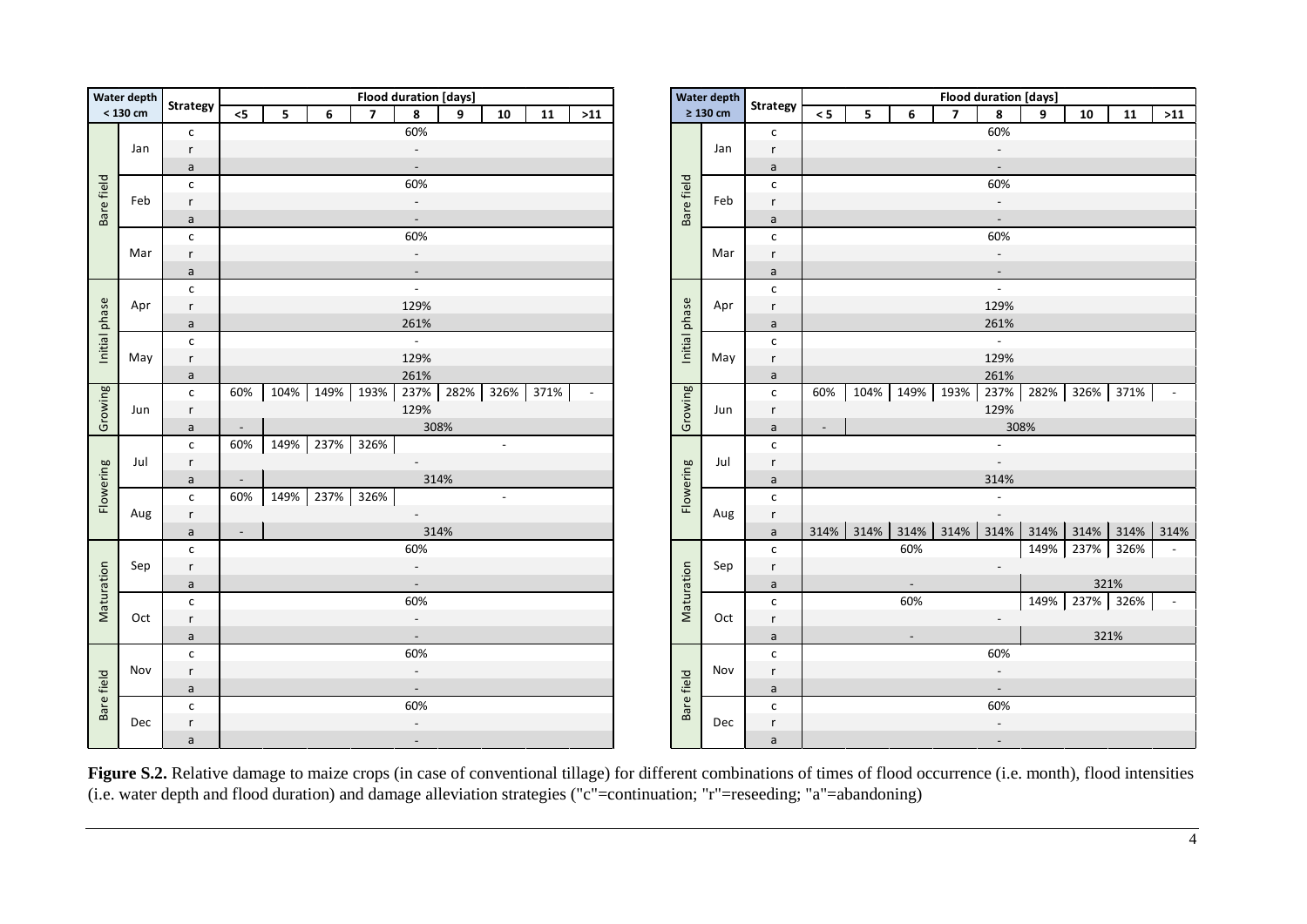#### **3. Wheat crops**



**Table S.2.** Average yield and price for wheat in the Province of Lodi over the last five years

Figure S.3. Distribution of production costs over the year in the Scenario 0 for wheat crops, in case of minimum tillage



Figure S.4. Distribution of production costs over the year in the Scenario 0 for wheat crops, in case of conventional tillage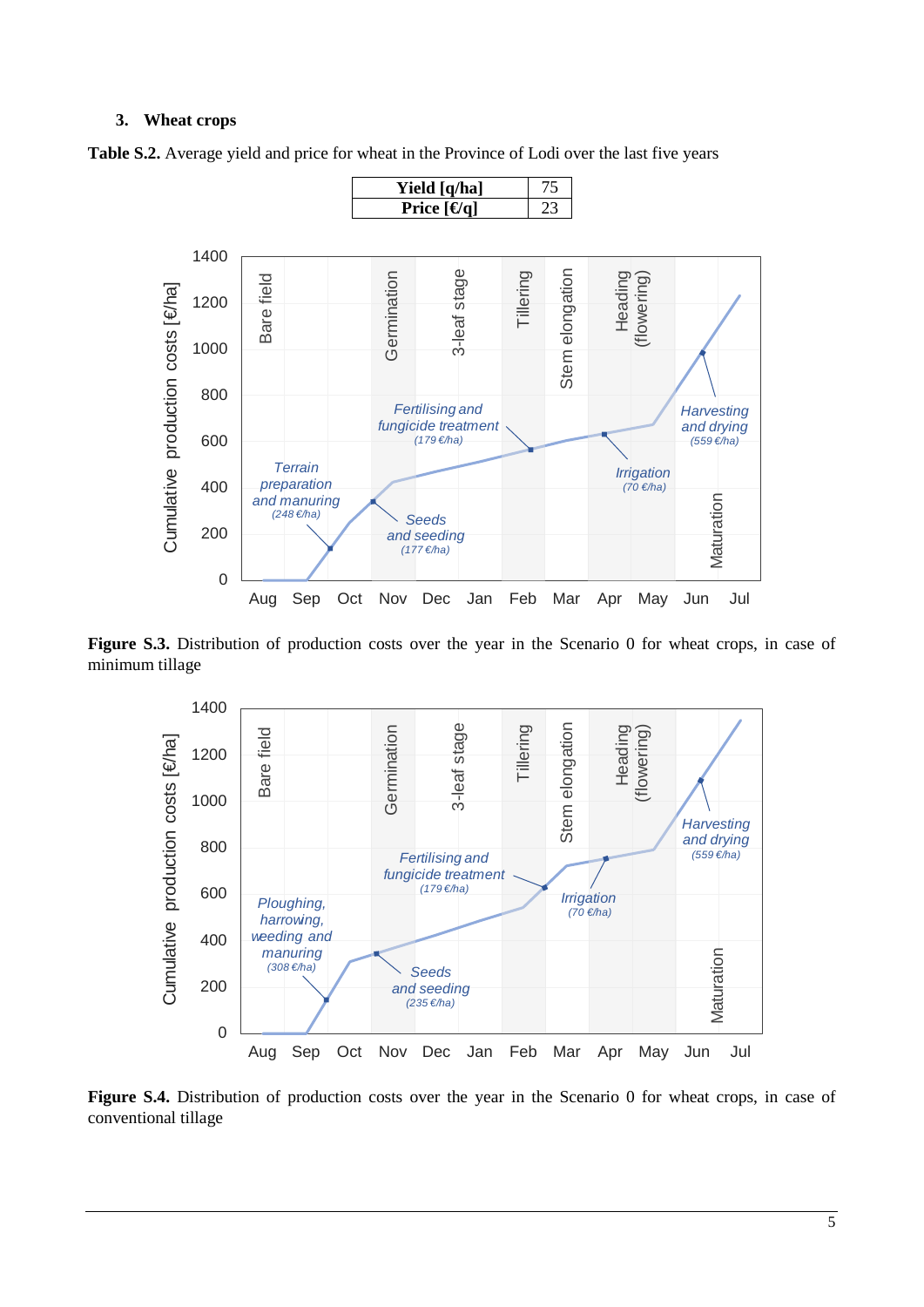

**Figure S.5**. Physical damage to wheat and barley as a function of vegetative stage, flood depth and duration (adapted from Agenais et al., 2013)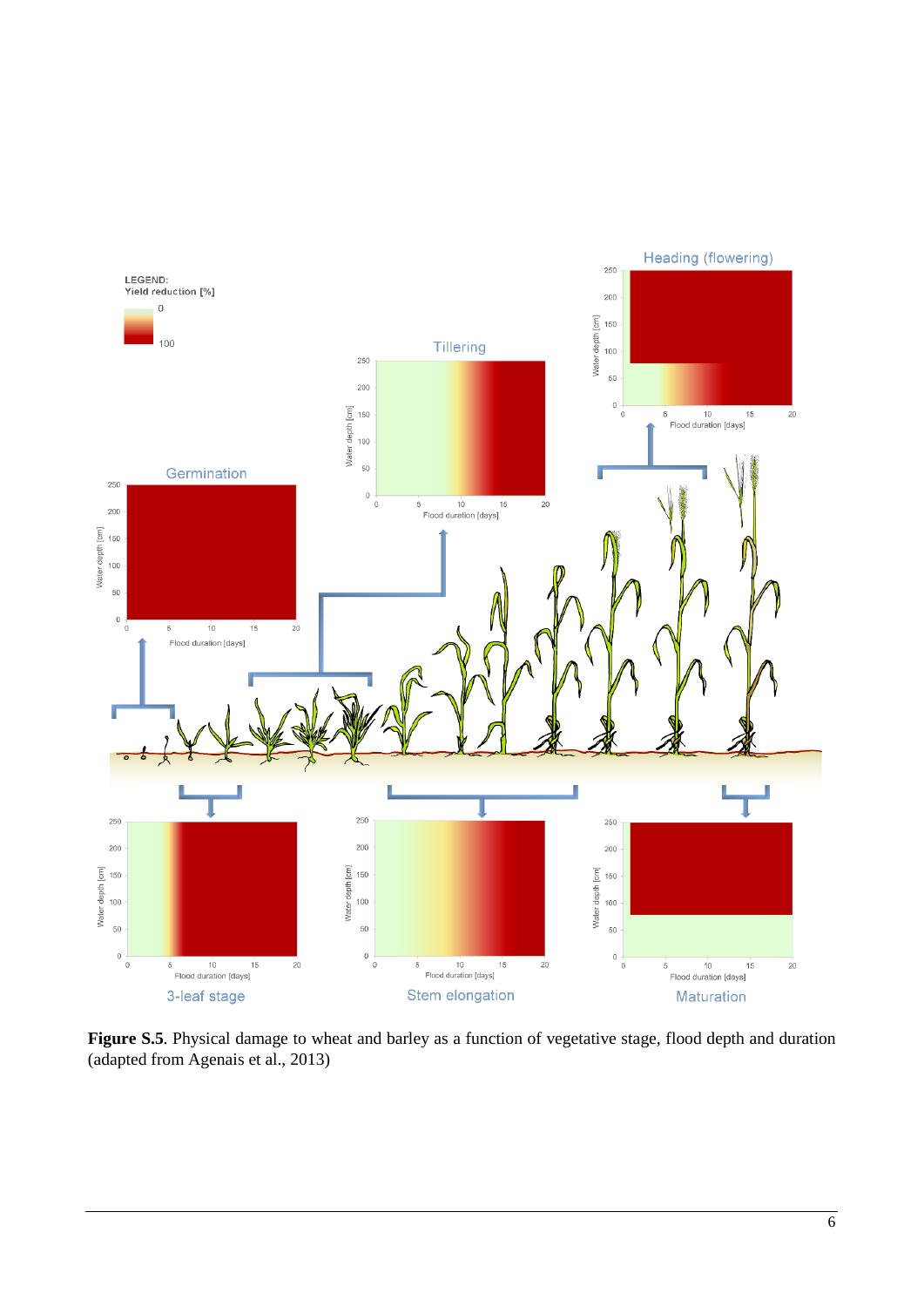| Time of the<br>flood  | <b>Vegetative</b><br>stage | <b>Alleviation</b><br>strategy | Yield<br>reduction<br>[%] | <b>Additional costs</b>                                                           | $\Theta$ ha | <b>Avoided costs</b>                                                          | $\Theta$ ha      |
|-----------------------|----------------------------|--------------------------------|---------------------------|-----------------------------------------------------------------------------------|-------------|-------------------------------------------------------------------------------|------------------|
| August -<br>October   | Bare field                 | Continuation                   | $\overline{0}$            | Soil restoring (sediment<br>removal and terrain levelling)                        | 500         |                                                                               |                  |
| November              | Germination                | Abandoning                     | 100                       | Soil restoring (sediment<br>removal and terrain levelling)                        | 500         | Fertilising and fungicide<br>treatment<br>Irrigation<br>Harvesting and drying | 179<br>70<br>559 |
|                       |                            | Reseeding                      | $\mathbf{0}$              | Soil restoring (sediment<br>removal and terrain levelling)<br>Seeds and reseeding | 500<br>177  |                                                                               |                  |
|                       |                            | Continuation                   | see Fig. A.5              | Soil restoring (sediment<br>removal and terrain levelling)                        | 500         |                                                                               |                  |
| December -<br>January | 3-leaf stage               | Abandoning                     | 100                       | Soil restoring (sediment<br>removal and terrain levelling)                        | 500         | Fertilising and fungicide<br>treatment<br>Irrigation<br>Harvesting and drying | 179<br>70<br>559 |
|                       |                            | Reseeding                      | $\mathbf{0}$              | Soil restoring (sediment<br>removal and terrain levelling)<br>Seeds and reseeding | 500<br>177  |                                                                               |                  |
|                       |                            | Continuation                   | see Fig. A.5              | Soil restoring (sediment<br>removal and terrain levelling)                        | 500         |                                                                               |                  |
| February              | Tillering                  | Abandoning                     | 100                       | Soil restoring (sediment<br>removal and terrain levelling)                        | 500         | Fertilising and fungicide<br>treatment<br>Irrigation<br>Harvesting and drying | 179<br>70<br>559 |
|                       |                            | Reseeding                      | $\overline{0}$            | Soil restoring (sediment<br>removal and terrain levelling)                        | 500         |                                                                               |                  |
|                       |                            |                                |                           | Seeds and reseeding<br>Soil restoring (sediment                                   | 177         |                                                                               |                  |
|                       | <b>Stem</b>                | Continuation                   | see Fig. A.5              | removal and terrain levelling)                                                    | 500         |                                                                               |                  |
| March                 | elongation                 | Abandoning                     | 100                       | Soil restoring (sediment<br>removal and terrain levelling)                        | 500         | Irrigation<br>Harvesting and drying                                           | 70<br>559        |
| April - May           | Heading                    | Continuation                   | see Fig. A.5              | Soil restoring (sediment<br>removal and terrain levelling)                        | 500         |                                                                               |                  |
|                       | (flowering)                | Abandoning                     | 100                       | Soil restoring (sediment<br>removal and terrain levelling)                        | 500         | Harvesting and drying                                                         | 559              |
| June - July           | Maturation                 | Continuation                   | see Fig. A.5              | Soil restoring (sediment<br>removal and terrain levelling)                        | 500         |                                                                               |                  |
|                       | phase                      | Abandoning                     | 100                       | Soil restoring (sediment<br>removal and terrain levelling)                        | 500         | Harvesting and drying                                                         | 559              |

**Table S.3.** Yield reduction and change in production costs on the basis of damage alleviation strategies for wheat crops, in the case of minimum tillage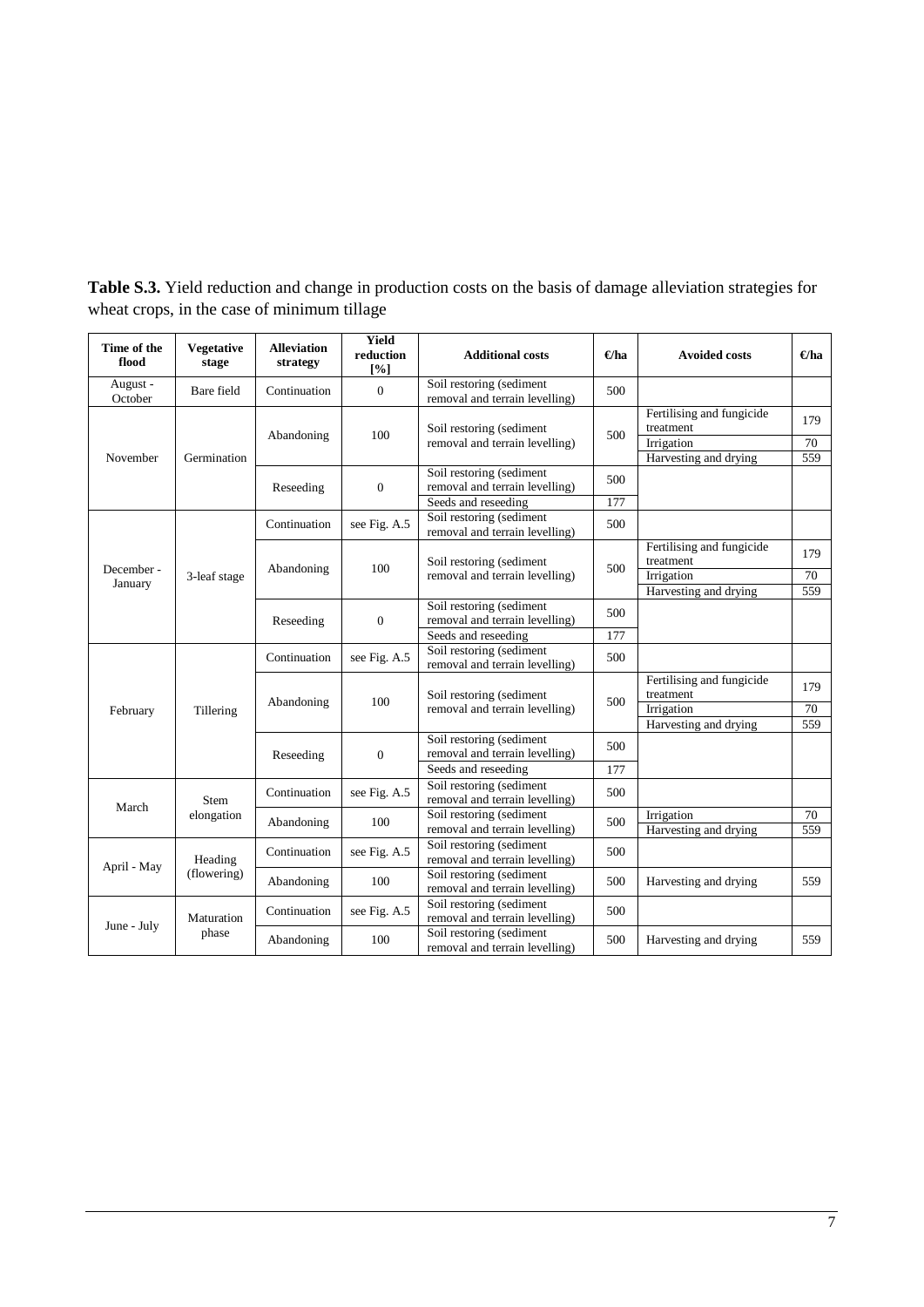| Time of the<br>flood  | <b>Vegetative</b><br>stage | <b>Alleviation</b><br>strategy | Yield<br>reduction<br>[%] | <b>Additional costs</b>                                                           | $\Theta$ ha | <b>Avoided costs</b>                                                          | $\Theta$ ha      |
|-----------------------|----------------------------|--------------------------------|---------------------------|-----------------------------------------------------------------------------------|-------------|-------------------------------------------------------------------------------|------------------|
| August -<br>October   | Bare field                 | Continuation                   | $\overline{0}$            | Soil restoring (sediment<br>removal and terrain levelling)                        | 500         |                                                                               |                  |
| November              | Germination                | Abandoning                     | 100                       | Soil restoring (sediment<br>removal and terrain levelling)                        | 500         | Fertilising and fungicide<br>treatment<br>Irrigation<br>Harvesting and drying | 179<br>70<br>559 |
|                       |                            | Reseeding                      | $\mathbf{0}$              | Soil restoring (sediment<br>removal and terrain levelling)<br>Seeds and reseeding | 500<br>235  |                                                                               |                  |
|                       |                            | Continuation                   | see Fig. A.5              | Soil restoring (sediment<br>removal and terrain levelling)                        | 500         |                                                                               |                  |
| December -<br>January | 3-leaf stage               | Abandoning                     | 100                       | Soil restoring (sediment<br>removal and terrain levelling)                        | 500         | Fertilising and fungicide<br>treatment<br>Irrigation<br>Harvesting and drying | 179<br>70<br>559 |
|                       |                            | Reseeding                      | $\mathbf{0}$              | Soil restoring (sediment<br>removal and terrain levelling)<br>Seeds and reseeding | 500<br>235  |                                                                               |                  |
|                       |                            | Continuation                   | see Fig. A.5              | Soil restoring (sediment<br>removal and terrain levelling)                        | 500         |                                                                               |                  |
| February              | Tillering                  | Abandoning                     | 100                       | Soil restoring (sediment<br>removal and terrain levelling)                        | 500         | Fertilising and fungicide<br>treatment<br>Irrigation<br>Harvesting and drying | 179<br>70<br>559 |
|                       |                            | Reseeding                      | $\overline{0}$            | Soil restoring (sediment<br>removal and terrain levelling)                        | 500         |                                                                               |                  |
|                       |                            |                                |                           | Seeds and reseeding                                                               | 235         |                                                                               |                  |
| March                 | <b>Stem</b>                | Continuation                   | see Fig. A.5              | Soil restoring (sediment<br>removal and terrain levelling)                        | 500         |                                                                               |                  |
|                       | elongation                 | Abandoning                     | 100                       | Soil restoring (sediment<br>removal and terrain levelling)                        | 500         | Irrigation<br>Harvesting and drying                                           | 70<br>559        |
| April - May           | Heading                    | Continuation                   | see Fig. A.5              | Soil restoring (sediment<br>removal and terrain levelling)                        | 500         |                                                                               |                  |
|                       | (flowering)                | Abandoning                     | 100                       | Soil restoring (sediment<br>removal and terrain levelling)                        | 500         | Harvesting and drying                                                         | 559              |
|                       | Maturation                 | Continuation                   | see Fig. A.5              | Soil restoring (sediment<br>removal and terrain levelling)                        | 500         |                                                                               |                  |
| June - July           | phase                      | Abandoning                     | 100                       | Soil restoring (sediment<br>removal and terrain levelling)                        | 500         | Harvesting and drying                                                         | 559              |

**Table S.4.** Yield reduction and change in production costs on the basis of damage alleviation strategies for wheat crops, in the case of conventional tillage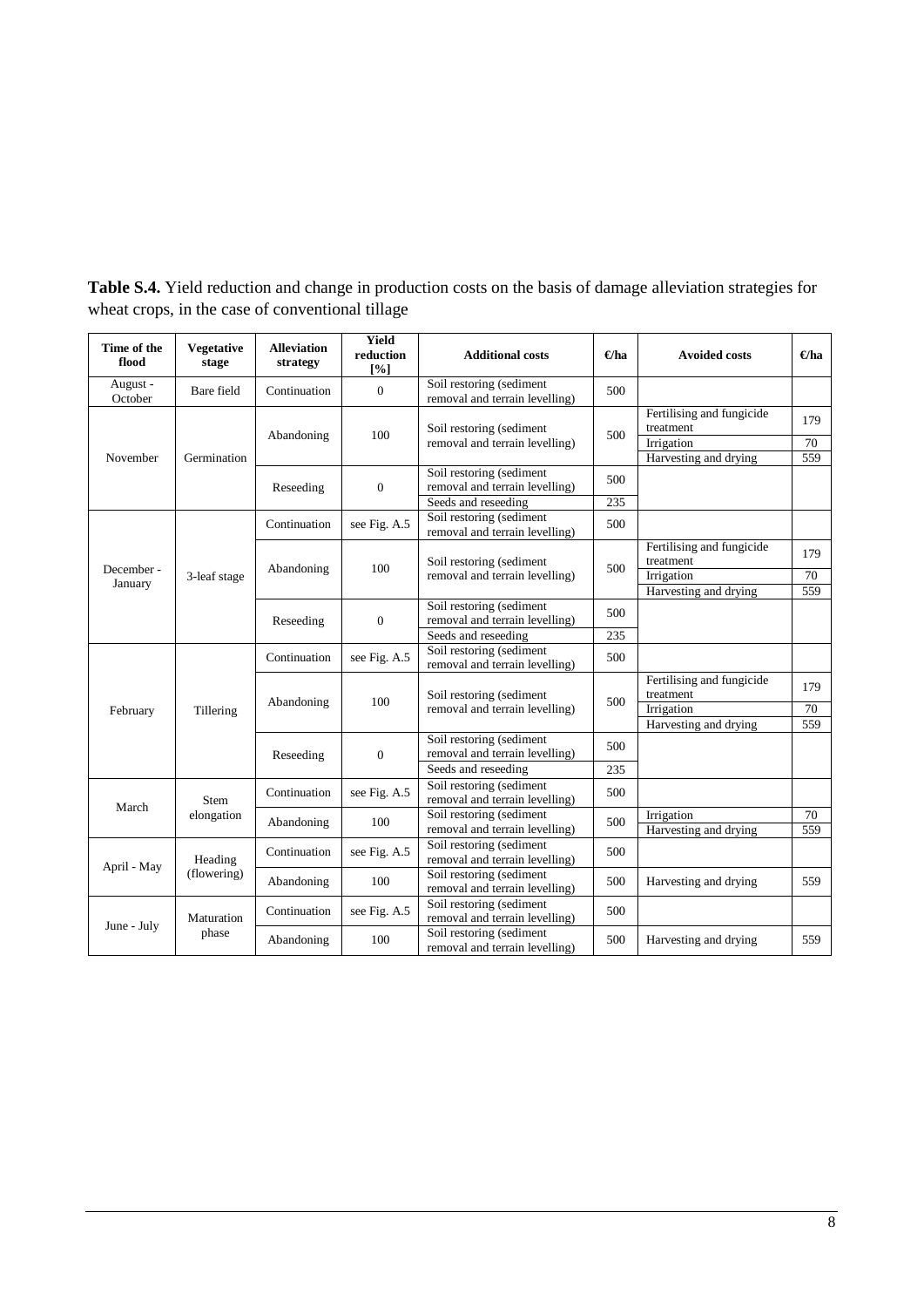|                      | Water depth |                |        |                |               |                |                                                                                           |              | <b>Flood duration [days]</b> |      |        |    |                          |        |    |       |                                    |                          | Strategy       |                |                |     |                |   |                                                                           | <b>Flood duration [days]</b> |                          |    |      |                          |    |    |       |
|----------------------|-------------|----------------|--------|----------------|---------------|----------------|-------------------------------------------------------------------------------------------|--------------|------------------------------|------|--------|----|--------------------------|--------|----|-------|------------------------------------|--------------------------|----------------|----------------|----------------|-----|----------------|---|---------------------------------------------------------------------------|------------------------------|--------------------------|----|------|--------------------------|----|----|-------|
|                      | $< 60$ cm   | Strategy       | $<$ 5  | 5 <sub>5</sub> | 6             | $\overline{7}$ | 8                                                                                         | $\mathbf{q}$ | 10                           | 11   | 12     | 13 | 14                       | 15     | 16 | $>16$ |                                    | Water depth $\geq 60$ cm |                | < 5            | 5 <sup>5</sup> | 6   | $\overline{ }$ | 8 | 9                                                                         | 10                           | 11                       | 12 | 13   | 14                       | 15 | 16 | $>16$ |
|                      |             | $\mathsf{C}$   |        |                | 59% 109% 240% |                |                                                                                           |              |                              |      | $\sim$ |    |                          |        |    |       |                                    |                          | $\mathsf{C}$   |                | 59% 109% 240%  |     |                |   |                                                                           |                              |                          |    |      |                          |    |    |       |
| $3$ -leaf            | Jan         | - r            |        |                |               |                |                                                                                           |              | 79%                          |      |        |    |                          |        |    |       | $3$ -leaf                          | Jan                      | $\mathbf{r}$   |                |                |     |                |   |                                                                           |                              | 79%                      |    |      |                          |    |    |       |
|                      |             | $\overline{a}$ | $\sim$ |                |               |                |                                                                                           |              |                              | 166% |        |    |                          |        |    |       |                                    |                          | $\overline{a}$ | $\mathbb{Z}^2$ |                |     |                |   |                                                                           |                              | 166%                     |    |      |                          |    |    |       |
|                      |             |                |        |                |               | 59%            |                                                                                           |              |                              |      |        |    | 109% 144% 180% 215% 250% |        |    |       |                                    |                          |                |                |                | 59% |                |   |                                                                           |                              |                          |    |      | 109% 144% 180% 215% 250% |    |    |       |
| Tillering            |             | $\mathsf{C}$   |        |                |               |                |                                                                                           |              |                              |      |        |    |                          |        |    |       | Tillering                          |                          | $\mathsf{C}$   |                |                |     |                |   |                                                                           |                              |                          |    |      |                          |    |    |       |
|                      | Feb         | - r            |        |                |               |                |                                                                                           |              | 79%                          |      |        |    |                          |        |    |       |                                    | Feb                      |                |                |                |     |                |   |                                                                           |                              | 79%                      |    |      |                          |    |    |       |
|                      |             | a              |        |                |               | $\sim$         |                                                                                           |              |                              |      |        |    | 166%                     |        |    |       |                                    |                          | $\overline{a}$ |                |                |     |                |   |                                                                           |                              |                          |    | 166% |                          |    |    |       |
| $\overline{\bullet}$ |             | $\mathsf{c}$   |        |                |               |                | 59%   84%   99%   114%   129%   144%   159%   175%   190%   205%   220%   235%   250%   - |              |                              |      |        |    |                          |        |    |       | $\overrightarrow{\mathbb{\omega}}$ |                          | $\mathbf{c}$   |                | 59% 84%        |     |                |   | 99%   114%   129%   144%   159%   175%   190%   205%   220%   235%   250% |                              |                          |    |      |                          |    |    |       |
| Stem                 | Mar         | $\mathsf{r}$   |        |                |               |                |                                                                                           |              |                              |      |        |    |                          |        |    |       | Stem                               | Mar                      | $\mathsf{r}$   |                |                |     |                |   |                                                                           |                              |                          |    |      |                          |    |    |       |
|                      |             | a              |        |                |               |                |                                                                                           |              |                              | 187% |        |    |                          |        |    |       |                                    |                          | a              | $\mathcal{L}$  |                |     |                |   |                                                                           |                              | 187%                     |    |      |                          |    |    |       |
|                      |             | $\mathsf{C}$   |        |                |               |                | 59% 84% 106% 128% 151% 173% 195% 218% 240%                                                |              |                              |      |        |    |                          | $\sim$ |    |       |                                    |                          | $\mathsf{c}$   |                |                |     |                |   |                                                                           |                              |                          |    |      |                          |    |    |       |
|                      | Apr         | <b>r</b>       |        |                |               |                |                                                                                           |              |                              |      |        |    |                          |        |    |       |                                    | Apr                      |                |                |                |     |                |   |                                                                           |                              | $\sim$                   |    |      |                          |    |    |       |
|                      |             | a              |        |                |               |                |                                                                                           |              |                              | 195% |        |    |                          |        |    |       |                                    |                          | a              |                |                |     |                |   |                                                                           |                              | 195%                     |    |      |                          |    |    |       |
| Flowering            |             | $\mathsf{c}$   |        |                |               |                | 59% 84% 106% 128% 151% 173% 195% 218% 240%                                                |              |                              |      |        |    |                          | $\sim$ |    |       | Flowering                          |                          | $\mathbf{c}$   |                |                |     |                |   |                                                                           |                              | $\sim$                   |    |      |                          |    |    |       |
|                      | May         |                |        |                |               |                |                                                                                           |              |                              |      |        |    |                          |        |    |       |                                    | May                      | $\mathbf{r}$   |                |                |     |                |   |                                                                           |                              | $\sim$                   |    |      |                          |    |    |       |
|                      |             | a              | $\sim$ |                |               |                |                                                                                           |              |                              | 195% |        |    |                          |        |    |       |                                    |                          | $\overline{a}$ |                |                |     |                |   |                                                                           |                              | 195%                     |    |      |                          |    |    |       |
|                      |             | $\mathsf{c}$   |        |                |               |                |                                                                                           |              | 59%                          |      |        |    |                          |        |    |       |                                    |                          | $\mathbf{c}$   |                |                |     |                |   |                                                                           |                              | $\sim$                   |    |      |                          |    |    |       |
|                      | Jun         | $\mathsf{r}$   |        |                |               |                |                                                                                           |              | $\overline{\phantom{a}}$     |      |        |    |                          |        |    |       |                                    | Jun                      |                |                |                |     |                |   |                                                                           |                              | $\sim$                   |    |      |                          |    |    |       |
|                      |             | a              |        |                |               |                |                                                                                           |              | $\overline{\phantom{a}}$     |      |        |    |                          |        |    |       |                                    |                          | a,             |                |                |     |                |   |                                                                           |                              | 195%                     |    |      |                          |    |    |       |
| Maturation           |             | $\mathsf{C}$   |        |                |               |                |                                                                                           |              | 59%                          |      |        |    |                          |        |    |       | Maturation                         |                          | $\mathsf{c}$   |                |                |     |                |   |                                                                           |                              | $\sim$                   |    |      |                          |    |    |       |
|                      | Jul         | $\mathsf{r}$   |        |                |               |                |                                                                                           |              | $\sim$                       |      |        |    |                          |        |    |       |                                    | Jul                      | $\mathbf{r}$   |                |                |     |                |   |                                                                           |                              | $\sim$                   |    |      |                          |    |    |       |
|                      |             | $\overline{a}$ |        |                |               |                |                                                                                           |              | $\overline{\phantom{a}}$     |      |        |    |                          |        |    |       |                                    |                          | $\overline{a}$ |                |                |     |                |   |                                                                           |                              | 195%                     |    |      |                          |    |    |       |
|                      |             | $\mathsf{c}$   |        |                |               |                |                                                                                           |              | 59%                          |      |        |    |                          |        |    |       |                                    |                          | $\mathbf{c}$   |                |                |     |                |   |                                                                           |                              | 59%                      |    |      |                          |    |    |       |
|                      | Aug         | $\mathsf{r}$   |        |                |               |                |                                                                                           |              | $\overline{\phantom{a}}$     |      |        |    |                          |        |    |       |                                    | Aug                      | $\mathsf{r}$   |                |                |     |                |   |                                                                           |                              | $\overline{\phantom{a}}$ |    |      |                          |    |    |       |
|                      |             | $\overline{a}$ |        |                |               |                |                                                                                           |              | $\overline{\phantom{a}}$     |      |        |    |                          |        |    |       |                                    |                          | $\overline{a}$ |                |                |     |                |   |                                                                           |                              | $\sim$                   |    |      |                          |    |    |       |
|                      |             | $\mathsf{c}$   |        |                |               |                |                                                                                           |              | 59%                          |      |        |    |                          |        |    |       |                                    |                          | $\mathsf{c}$   |                |                |     |                |   |                                                                           |                              | 59%                      |    |      |                          |    |    |       |
| Bare field           | Sep         | $\mathsf{r}$   |        |                |               |                |                                                                                           |              | $\overline{\phantom{a}}$     |      |        |    |                          |        |    |       | Bare field                         | Sep                      | $\mathsf{r}$   |                |                |     |                |   |                                                                           |                              | $\overline{\phantom{a}}$ |    |      |                          |    |    |       |
|                      |             | $\overline{a}$ |        |                |               |                |                                                                                           |              | $\sim$                       |      |        |    |                          |        |    |       |                                    |                          | a              |                |                |     |                |   |                                                                           |                              | $\sim$                   |    |      |                          |    |    |       |
|                      |             | $\mathsf{C}$   |        |                |               |                |                                                                                           |              | 59%                          |      |        |    |                          |        |    |       |                                    |                          | $\mathsf{C}$   |                |                |     |                |   |                                                                           |                              | 59%                      |    |      |                          |    |    |       |
|                      | Oct         | $\mathsf{r}$   |        |                |               |                |                                                                                           |              | $\overline{\phantom{a}}$     |      |        |    |                          |        |    |       |                                    | Oct                      | $\mathsf{r}$   |                |                |     |                |   |                                                                           |                              | $\overline{\phantom{a}}$ |    |      |                          |    |    |       |
|                      |             | a              |        |                |               |                |                                                                                           |              | $\sim$                       |      |        |    |                          |        |    |       |                                    |                          | a              |                |                |     |                |   |                                                                           |                              | $\sim$                   |    |      |                          |    |    |       |
|                      |             | $\mathsf{C}$   |        |                |               |                |                                                                                           |              | ×                            |      |        |    |                          |        |    |       |                                    |                          | $\mathsf{c}$   |                |                |     |                |   |                                                                           |                              | $\sim$                   |    |      |                          |    |    |       |
| Germin.              | Nov         | $\mathsf{r}$   |        |                |               |                |                                                                                           |              | 79%                          |      |        |    |                          |        |    |       | Germin.                            | Nov                      | $\mathsf{r}$   |                |                |     |                |   |                                                                           |                              | 79%                      |    |      |                          |    |    |       |
|                      |             | a              |        |                |               |                |                                                                                           |              | 166%                         |      |        |    |                          |        |    |       |                                    |                          | a              |                |                |     |                |   |                                                                           |                              | 166%                     |    |      |                          |    |    |       |
|                      |             | $\mathsf{c}$   |        |                | 59% 109% 240% |                |                                                                                           |              |                              |      |        |    |                          |        |    |       |                                    |                          | $\mathsf{C}$   |                | 59% 109% 240%  |     |                |   |                                                                           |                              |                          |    |      |                          |    |    |       |
| $3$ -leaf            | Dec         | <b>r</b>       |        |                |               |                |                                                                                           |              | 79%                          |      |        |    |                          |        |    |       | $3$ -leaf                          | Dec                      | r              |                |                |     |                |   |                                                                           |                              | 79%                      |    |      |                          |    |    |       |
|                      |             | a              | $\sim$ |                |               |                |                                                                                           |              |                              | 166% |        |    |                          |        |    |       |                                    |                          | a              | $\omega$       |                |     |                |   |                                                                           |                              | 166%                     |    |      |                          |    |    |       |

**Figure S.6.** Relative damage to wheat crops (in case of minimum tillage) for different combinations of times of flood occurrence (i.e. month), flood intensities (i.e. water depth and flood duration) and damage alleviation strategies ("c"=continuation; "r"=reseeding; "a"=abandoning)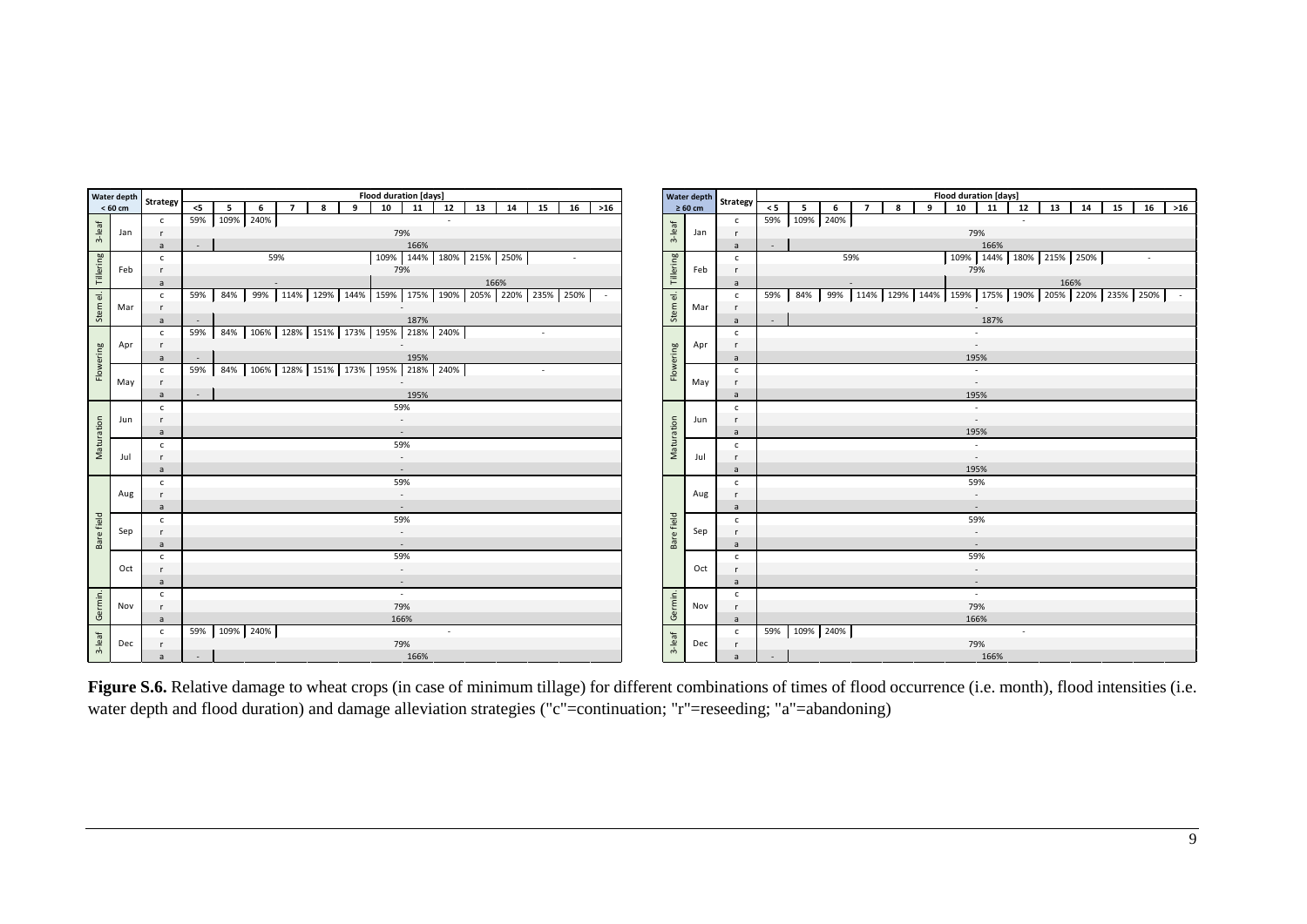|                      | Water depth |                |              |        |       |                 |                |   |              | <b>Flood duration [days]</b>                                                                 |        |              |        |    |     |                                    |     |                                     |                |                |                                                                                              |                |   |   | <b>Flood duration [days]</b> |                          |    |                          |      |       |    |       |
|----------------------|-------------|----------------|--------------|--------|-------|-----------------|----------------|---|--------------|----------------------------------------------------------------------------------------------|--------|--------------|--------|----|-----|------------------------------------|-----|-------------------------------------|----------------|----------------|----------------------------------------------------------------------------------------------|----------------|---|---|------------------------------|--------------------------|----|--------------------------|------|-------|----|-------|
|                      | < 60 cm     |                | Strategy     | < 5    | $5-1$ | $6\overline{6}$ | $\overline{7}$ | 8 | $\mathbf{q}$ | 10<br>$\overline{11}$                                                                        | 12     | $13 \mid 14$ | 15     | 16 | >16 |                                    |     | Water depth Strategy - $\geq 60$ cm |                | $\lt 5$ 5      | 6                                                                                            | $\overline{7}$ | 8 | 9 |                              | $10$ 11                  | 12 | 13                       |      | 14 15 | 16 | $>16$ |
|                      |             |                | $\mathsf{c}$ |        |       | 114% 213% 470%  |                |   |              |                                                                                              | $\sim$ |              |        |    |     |                                    |     | $\mathsf{C}$                        |                | 114% 213% 470% |                                                                                              |                |   |   |                              |                          |    |                          |      |       |    |       |
| $3$ -leaf            | Jan         |                | $\mathsf{r}$ |        |       |                 |                |   |              | 168%                                                                                         |        |              |        |    |     | $3$ -leaf                          | Jan | $\mathsf{r}$                        |                |                |                                                                                              |                |   |   |                              | 168%                     |    |                          |      |       |    |       |
|                      |             |                | a            | $\sim$ |       |                 |                |   |              | 324%                                                                                         |        |              |        |    |     |                                    |     | $\overline{a}$                      | r a b          |                |                                                                                              |                |   |   |                              | 324%                     |    |                          |      |       |    |       |
|                      |             |                | $\mathsf{C}$ |        |       |                 | 114%           |   |              | 213% 282% 351% 421% 490%                                                                     |        |              |        |    |     |                                    |     | $\mathsf{C}$                        |                |                | 114%                                                                                         |                |   |   |                              |                          |    | 213% 282% 351% 421% 490% |      |       |    |       |
|                      | Feb         |                | $\mathsf{r}$ |        |       |                 |                |   |              | 168%                                                                                         |        |              |        |    |     |                                    | Feb | $\mathbf{r}$                        |                |                |                                                                                              |                |   |   |                              | 168%                     |    |                          |      |       |    |       |
| Tillering            |             |                |              |        |       |                 |                |   |              |                                                                                              |        |              |        |    |     | Tillering                          |     |                                     |                |                |                                                                                              |                |   |   |                              |                          |    |                          |      |       |    |       |
|                      |             | a              |              |        |       |                 | $\sim$         |   |              |                                                                                              |        | 324%         |        |    |     |                                    |     | $\overline{a}$                      |                |                | 114%   164%   193%   223%   253%   282%   312%   342%   371%   401%   430%   460%   490%   - |                |   |   |                              |                          |    |                          | 324% |       |    |       |
| $\overline{\bullet}$ |             |                | $\mathsf{c}$ |        |       |                 |                |   |              | 114%   164%   193%   223%   253%   282%   312%   342%   371%   401%   430%   460%   490%   - |        |              |        |    |     | $\overrightarrow{\mathbb{\omega}}$ |     | $\mathbf{c}$                        |                |                |                                                                                              |                |   |   |                              |                          |    |                          |      |       |    |       |
| Stem                 | Mar         |                | $\mathsf{r}$ |        |       |                 |                |   |              |                                                                                              |        |              |        |    |     | Stem                               | Mar | $\mathsf{r}$                        |                |                |                                                                                              |                |   |   |                              |                          |    |                          |      |       |    |       |
|                      |             |                | a            |        |       |                 |                |   |              | 365%                                                                                         |        |              |        |    |     |                                    |     | a                                   | $\sim$         |                |                                                                                              |                |   |   |                              | 365%                     |    |                          |      |       |    |       |
|                      |             |                | $\mathsf{c}$ |        |       |                 |                |   |              | 114% 164% 208% 251% 295% 338% 382% 426% 470%                                                 |        |              | $\sim$ |    |     |                                    |     | $\mathbf{c}$                        |                |                |                                                                                              |                |   |   |                              |                          |    |                          |      |       |    |       |
|                      | Apr         |                | $\mathsf{r}$ |        |       |                 |                |   |              |                                                                                              |        |              |        |    |     |                                    | Apr |                                     |                |                |                                                                                              |                |   |   |                              | $\sim$                   |    |                          |      |       |    |       |
|                      |             |                | a            |        |       |                 |                |   |              | 381%                                                                                         |        |              |        |    |     |                                    |     | a                                   |                |                |                                                                                              |                |   |   |                              | 381%                     |    |                          |      |       |    |       |
| Flowering            |             |                | $\mathsf{c}$ |        |       |                 |                |   |              | 114% 164% 208% 251% 295% 338% 382% 426% 470%                                                 |        |              | $\sim$ |    |     | Flowering                          |     | $\mathbf{c}$                        |                |                |                                                                                              |                |   |   |                              | $\sim$                   |    |                          |      |       |    |       |
|                      | May         |                |              |        |       |                 |                |   |              |                                                                                              |        |              |        |    |     |                                    | May | $\mathbf{r}$                        |                |                |                                                                                              |                |   |   |                              | $\sim$                   |    |                          |      |       |    |       |
|                      |             |                | a            | $\sim$ |       |                 |                |   |              | 381%                                                                                         |        |              |        |    |     |                                    |     | $\overline{a}$                      |                |                |                                                                                              |                |   |   |                              | 381%                     |    |                          |      |       |    |       |
|                      |             |                | $\mathsf{c}$ |        |       |                 |                |   |              | 114%                                                                                         |        |              |        |    |     |                                    |     | $\mathbf{c}$                        |                |                |                                                                                              |                |   |   |                              | $\sim$                   |    |                          |      |       |    |       |
|                      | Jun         |                | $\mathsf{r}$ |        |       |                 |                |   |              | $\sim$                                                                                       |        |              |        |    |     |                                    | Jun |                                     |                |                |                                                                                              |                |   |   |                              | $\sim$                   |    |                          |      |       |    |       |
| Maturation           |             | a              |              |        |       |                 |                |   |              | $\sim$                                                                                       |        |              |        |    |     | Maturation                         |     | $\overline{a}$                      |                |                |                                                                                              |                |   |   |                              | 381%                     |    |                          |      |       |    |       |
|                      |             |                | $\mathsf{c}$ |        |       |                 |                |   |              | 114%                                                                                         |        |              |        |    |     |                                    |     | $\mathsf{c}$                        |                |                |                                                                                              |                |   |   |                              | $\sim$                   |    |                          |      |       |    |       |
|                      | Jul         |                | $\mathsf{r}$ |        |       |                 |                |   |              | $\sim$                                                                                       |        |              |        |    |     |                                    | Jul | $\mathbf{r}$                        |                |                |                                                                                              |                |   |   |                              | $\sim$                   |    |                          |      |       |    |       |
|                      |             | $\overline{a}$ |              |        |       |                 |                |   |              |                                                                                              |        |              |        |    |     |                                    |     | $\overline{a}$                      |                |                |                                                                                              |                |   |   |                              | 381%                     |    |                          |      |       |    |       |
|                      |             |                | $\mathsf{c}$ |        |       |                 |                |   |              | 114%                                                                                         |        |              |        |    |     |                                    |     | $\mathbf{c}$                        |                |                |                                                                                              |                |   |   |                              | 114%                     |    |                          |      |       |    |       |
|                      | Aug         |                | $\mathsf{r}$ |        |       |                 |                |   |              | $\overline{\phantom{a}}$                                                                     |        |              |        |    |     |                                    | Aug | $\mathbf{r}$                        |                |                |                                                                                              |                |   |   |                              | $\overline{\phantom{a}}$ |    |                          |      |       |    |       |
|                      |             | $\overline{a}$ |              |        |       |                 |                |   |              |                                                                                              |        |              |        |    |     |                                    |     | $\overline{a}$                      |                |                |                                                                                              |                |   |   |                              |                          |    |                          |      |       |    |       |
| Bare field           |             |                | $\mathsf{c}$ |        |       |                 |                |   |              | 114%                                                                                         |        |              |        |    |     | Bare field                         |     | $\mathsf{C}$                        |                |                |                                                                                              |                |   |   |                              | 114%                     |    |                          |      |       |    |       |
|                      | Sep         |                | $\mathsf{r}$ |        |       |                 |                |   |              |                                                                                              |        |              |        |    |     |                                    | Sep | $\mathsf{r}$                        |                |                |                                                                                              |                |   |   |                              |                          |    |                          |      |       |    |       |
|                      |             | $\overline{a}$ |              |        |       |                 |                |   |              |                                                                                              |        |              |        |    |     |                                    |     | $\overline{a}$                      |                |                |                                                                                              |                |   |   |                              | $\overline{\phantom{a}}$ |    |                          |      |       |    |       |
|                      |             |                | $\mathsf{C}$ |        |       |                 |                |   |              | 114%                                                                                         |        |              |        |    |     |                                    |     | $\mathsf{C}$                        |                |                |                                                                                              |                |   |   |                              | 114%                     |    |                          |      |       |    |       |
|                      | Oct         |                | $\mathsf{r}$ |        |       |                 |                |   |              | $\overline{\phantom{a}}$                                                                     |        |              |        |    |     |                                    | Oct | $\mathsf{r}$                        |                |                |                                                                                              |                |   |   |                              | $\overline{\phantom{a}}$ |    |                          |      |       |    |       |
|                      |             |                | a            |        |       |                 |                |   |              | $\sim$                                                                                       |        |              |        |    |     |                                    |     | a                                   |                |                |                                                                                              |                |   |   |                              | $\sim$                   |    |                          |      |       |    |       |
|                      |             |                | $\mathsf{C}$ |        |       |                 |                |   |              | $\sim$                                                                                       |        |              |        |    |     |                                    |     | $\mathsf{c}$                        |                |                |                                                                                              |                |   |   |                              | $\sim$                   |    |                          |      |       |    |       |
| Germin.              | Nov         |                | $\mathsf{r}$ |        |       |                 |                |   |              | 168%                                                                                         |        |              |        |    |     | Germin.                            | Nov | $\mathsf{r}$                        |                |                |                                                                                              |                |   |   |                              | 168%                     |    |                          |      |       |    |       |
|                      |             |                | a            |        |       |                 |                |   |              | 324%                                                                                         |        |              |        |    |     |                                    |     | a                                   |                |                |                                                                                              |                |   |   |                              | 324%                     |    |                          |      |       |    |       |
|                      |             |                | $\mathsf{C}$ |        |       | 114% 213% 470%  |                |   |              |                                                                                              |        |              |        |    |     |                                    |     | $\mathsf{C}$                        |                | 114% 213% 470% |                                                                                              |                |   |   |                              |                          |    |                          |      |       |    |       |
| $3$ -leaf            | Dec         |                | <b>r</b>     |        |       |                 |                |   |              | 168%                                                                                         |        |              |        |    |     | $3$ -leaf                          | Dec | r                                   |                |                |                                                                                              |                |   |   |                              | 168%                     |    |                          |      |       |    |       |
|                      |             |                | a            | $\sim$ |       |                 |                |   |              | 324%                                                                                         |        |              |        |    |     |                                    |     | a                                   | $\sim$ $^{-1}$ |                |                                                                                              |                |   |   |                              | 324%                     |    |                          |      |       |    |       |

**Figure S.7.** Relative damage to wheat crops (in case of conventional tillage) for different combinations of times of flood occurrence (i.e. month), flood intensities (i.e. water depth and flood duration) and damage alleviation strategies ("c"=continuation; "r"=reseeding; "a"=abandoning)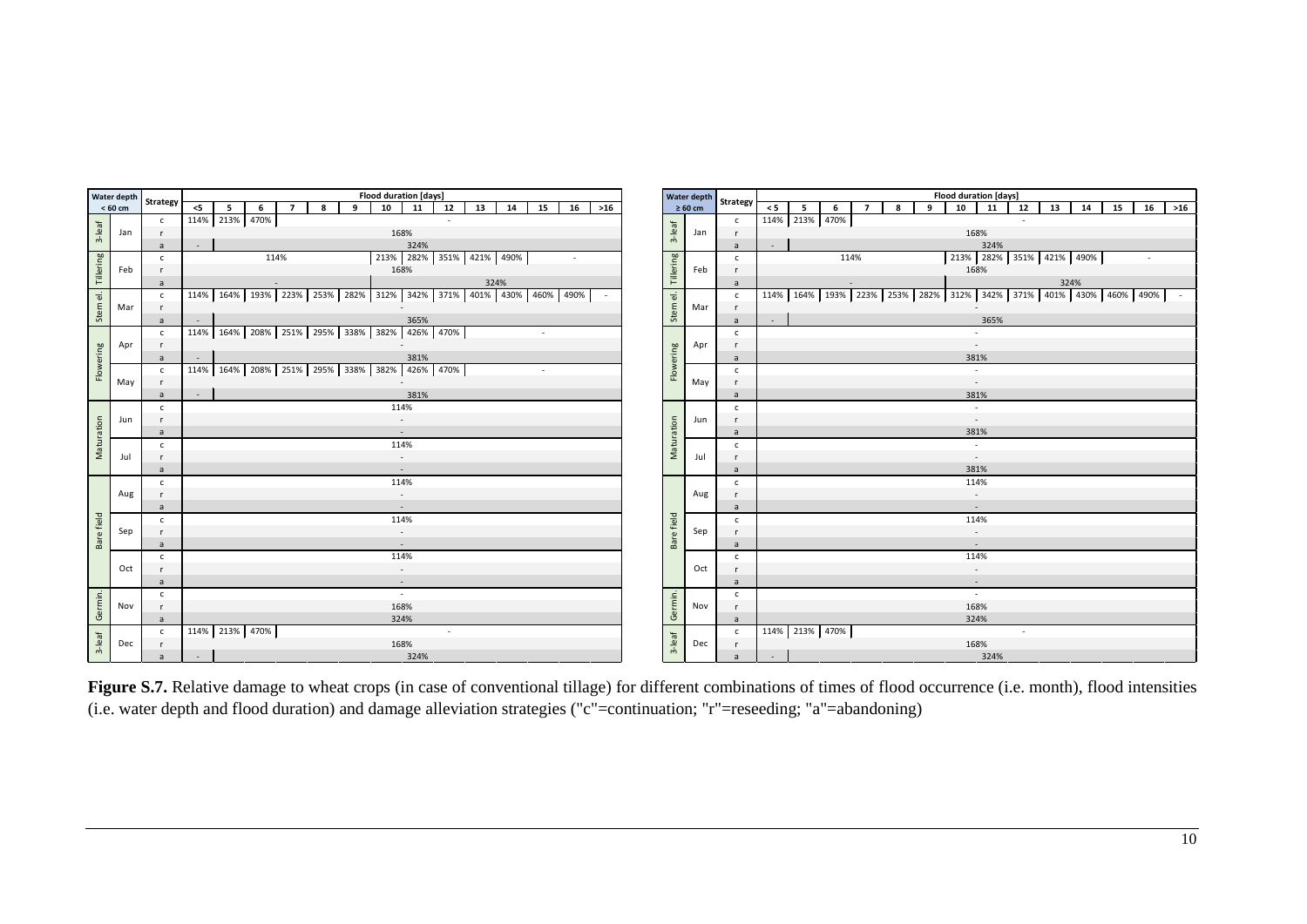#### **4. Barley crops**



**Table S.5.** Average yield and price for barley in the Province of Lodi over the last five years

Figure S.8. Distribution of production costs over the year in the Scenario 0 for barley crops, in case of minimum tillage



Figure S.9. Distribution of production costs over the year in the Scenario 0 for barley crops, in case of conventional tillage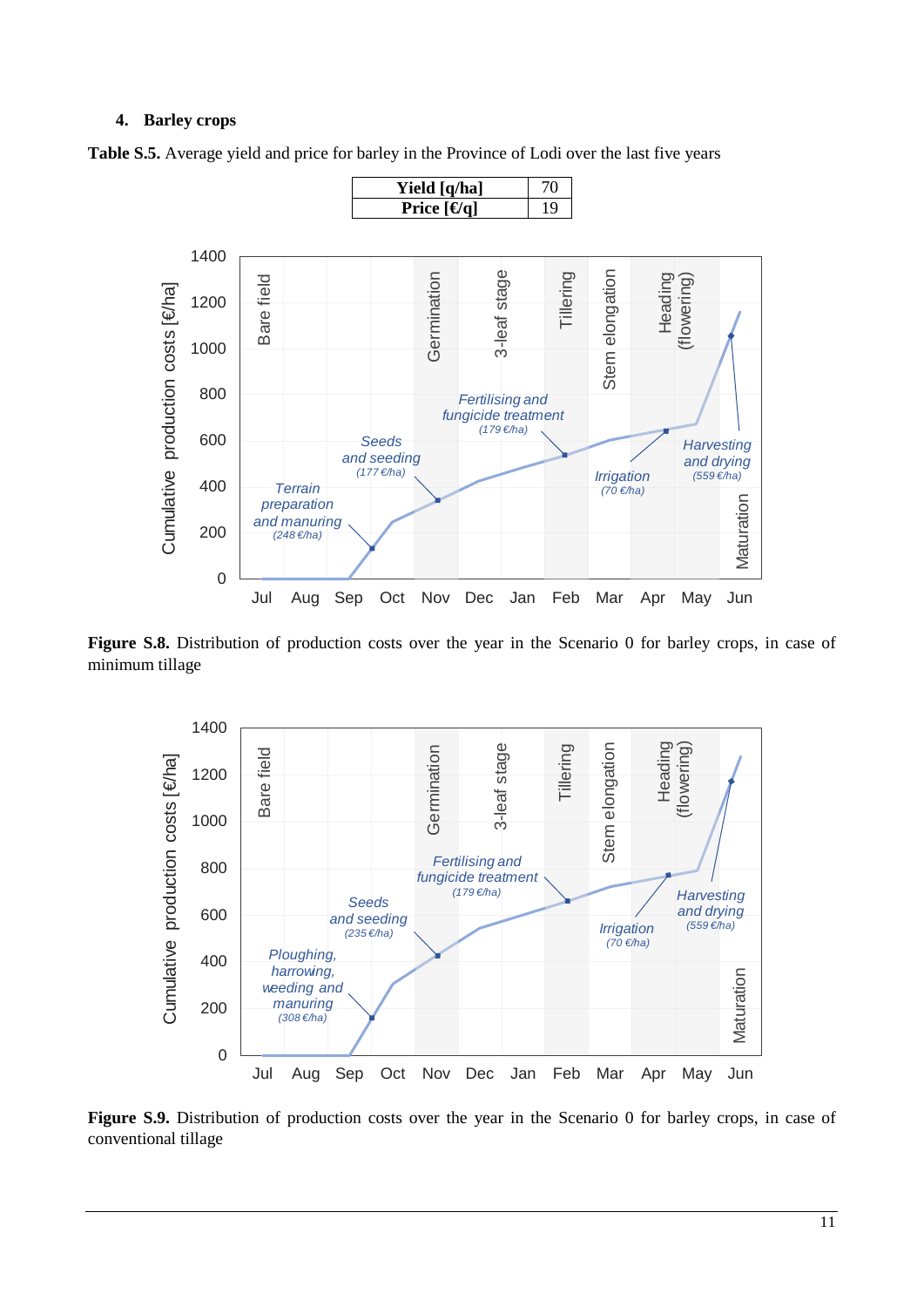| Time of the<br>flood  | <b>Vegetative</b><br>stage | <b>Alleviation</b><br>strategy | <b>Yield</b><br>reduction<br>[%] | <b>Additional costs</b>                                                           | $\Theta$ ha | <b>Avoided costs</b>                                                          | $\Theta$ ha      |
|-----------------------|----------------------------|--------------------------------|----------------------------------|-----------------------------------------------------------------------------------|-------------|-------------------------------------------------------------------------------|------------------|
| July -<br>October     | Bare field                 | Continuation                   | $\overline{0}$                   | Soil restoring (sediment<br>removal and terrain levelling)                        | 500         |                                                                               |                  |
| November              | Germination                | Abandoning                     | 100                              | Soil restoring (sediment<br>removal and terrain levelling)                        | 500         | Fertilising and fungicide<br>treatment<br>Irrigation<br>Harvesting and drying | 179<br>70<br>559 |
|                       |                            | Reseeding                      | $\overline{0}$                   | Soil restoring (sediment<br>removal and terrain levelling)                        | 500         |                                                                               |                  |
|                       |                            | Continuation                   | see Fig. A.5                     | Seeds and reseeding<br>Soil restoring (sediment<br>removal and terrain levelling) | 177<br>500  |                                                                               |                  |
| December -<br>January | 3-leaf stage               | Abandoning                     | 100                              | Soil restoring (sediment<br>removal and terrain levelling)                        | 500         | Fertilising and fungicide<br>treatment<br>Irrigation<br>Harvesting and drying | 179<br>70<br>559 |
|                       |                            | Reseeding                      | $\overline{0}$                   | Soil restoring (sediment<br>removal and terrain levelling)<br>Seeds and reseeding | 500<br>177  |                                                                               |                  |
|                       |                            | Continuation                   | see Fig. A.5                     | Soil restoring (sediment<br>removal and terrain levelling)                        | 500         |                                                                               |                  |
| February              | Tillering                  | Abandoning                     | 100                              | Soil restoring (sediment<br>removal and terrain levelling)                        | 500         | Fertilising and fungicide<br>treatment<br>Irrigation<br>Harvesting and drying | 179<br>70<br>559 |
|                       |                            | Reseeding                      | $\mathbf{0}$                     | Soil restoring (sediment<br>removal and terrain levelling)<br>Seeds and reseeding | 500<br>177  |                                                                               |                  |
|                       | Stem                       | Continuation                   | see Fig. A.5                     | Soil restoring (sediment<br>removal and terrain levelling)                        | 500         |                                                                               |                  |
| March                 | elongation                 | Abandoning                     | 100                              | Soil restoring (sediment<br>removal and terrain levelling)                        | 500         | Irrigation<br>Harvesting and drying                                           | 70<br>559        |
| April - May           | Heading                    | Continuation                   | see Fig. A.5                     | Soil restoring (sediment<br>removal and terrain levelling)                        | 500         |                                                                               |                  |
|                       | (flowering)                | Abandoning                     | 100                              | Soil restoring (sediment<br>removal and terrain levelling)                        | 500         | Harvesting and drying                                                         | 559              |
| June                  | Maturation                 | Continuation                   | see Fig. A.5                     | Soil restoring (sediment<br>removal and terrain levelling)                        | 500         |                                                                               |                  |
|                       | phase                      | Abandoning                     | 100                              | Soil restoring (sediment<br>removal and terrain levelling)                        | 500         | Harvesting and drying                                                         | 559              |

**Table S.6.** Yield reduction and change in production costs on the basis of damage alleviation strategies for barley crops, in the case of minimum tillage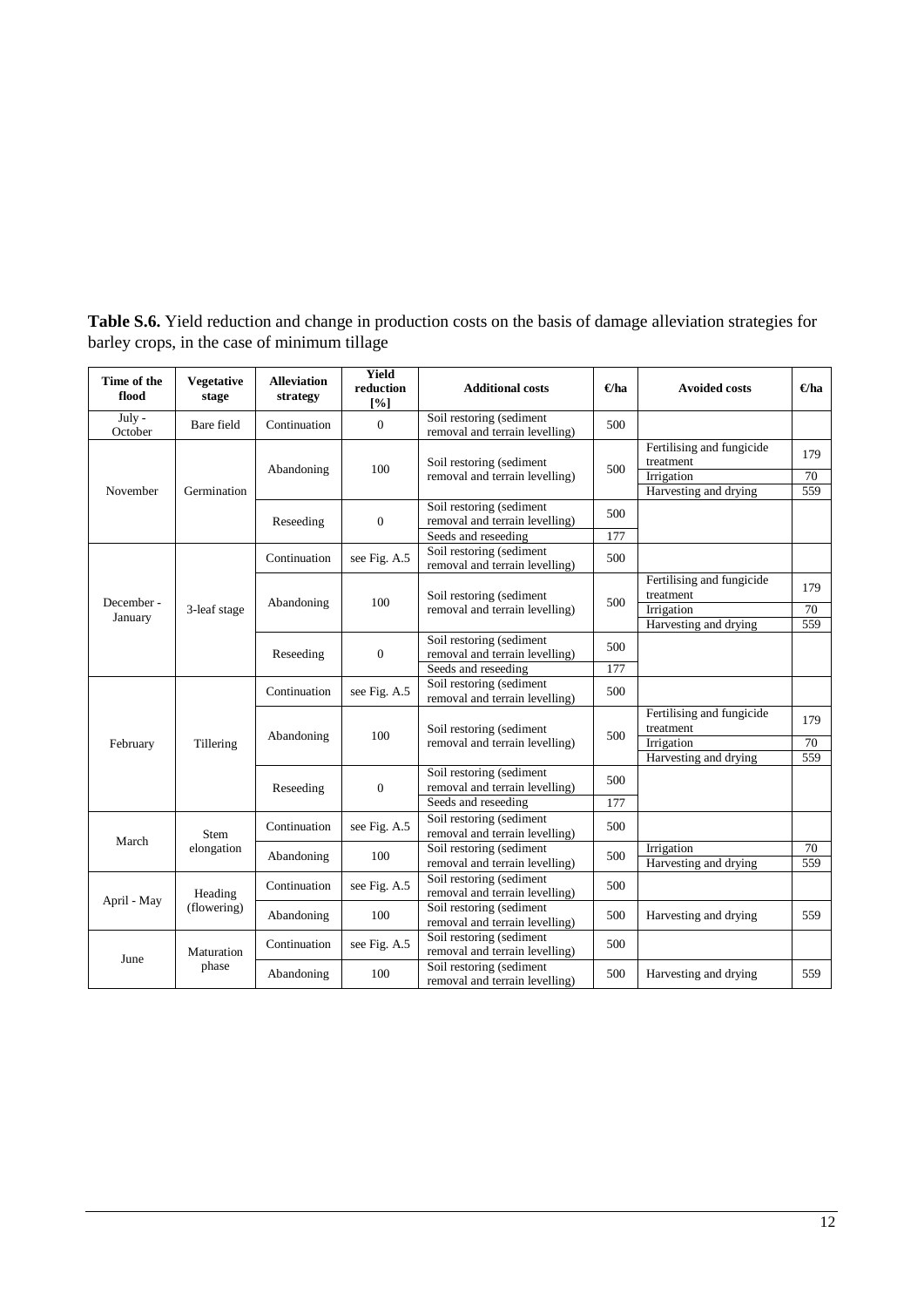| Time of the<br>flood  | <b>Vegetative</b><br>stage | <b>Alleviation</b><br>strategy | <b>Yield</b><br>reduction<br>[%] | <b>Additional costs</b>                                                                | $\Theta$ ha | <b>Avoided costs</b>                                                          | $\Theta$ ha      |
|-----------------------|----------------------------|--------------------------------|----------------------------------|----------------------------------------------------------------------------------------|-------------|-------------------------------------------------------------------------------|------------------|
| July -<br>October     | Bare field                 | Continuation                   | $\mathbf{0}$                     | Soil restoring (sediment<br>removal and terrain levelling)                             | 500         |                                                                               |                  |
| November              | Germination                | Abandoning                     | 100                              | Soil restoring (sediment<br>removal and terrain levelling)                             | 500         | Fertilising and fungicide<br>treatment<br>Irrigation<br>Harvesting and drying | 179<br>70<br>559 |
|                       |                            | Reseeding                      | $\mathbf{0}$                     | Soil restoring (sediment<br>removal and terrain levelling)<br>Seeds and reseeding      | 500<br>235  |                                                                               |                  |
|                       |                            | Continuation                   | see Fig. A.5                     | Soil restoring (sediment<br>removal and terrain levelling)                             | 500         |                                                                               |                  |
| December -<br>January | 3-leaf stage               | Abandoning                     | 100                              | Soil restoring (sediment<br>removal and terrain levelling)                             | 500         | Fertilising and fungicide<br>treatment<br>Irrigation<br>Harvesting and drying | 179<br>70<br>559 |
|                       |                            | Reseeding                      | $\overline{0}$                   | Soil restoring (sediment<br>removal and terrain levelling)<br>Seeds and reseeding      | 500<br>235  |                                                                               |                  |
|                       |                            | Continuation                   | see Fig. A.5                     | Soil restoring (sediment<br>removal and terrain levelling)                             | 500         |                                                                               |                  |
| February              | Tillering                  | Abandoning                     | 100                              | Soil restoring (sediment<br>removal and terrain levelling)                             | 500         | Fertilising and fungicide<br>treatment<br>Irrigation<br>Harvesting and drying | 179<br>70<br>559 |
|                       |                            | Reseeding                      | $\overline{0}$                   | Soil restoring (sediment<br>removal and terrain levelling)                             | 500         |                                                                               |                  |
|                       | Stem                       | Continuation                   | see Fig. A.5                     | Seeds and reseeding<br>Soil restoring (sediment<br>removal and terrain levelling)      | 235<br>500  |                                                                               |                  |
| March                 | elongation                 | Abandoning                     | 100                              | Soil restoring (sediment<br>removal and terrain levelling)                             | 500         | Irrigation<br>Harvesting and drying                                           | 70<br>559        |
| April - May           | Heading                    | Continuation                   | see Fig. A.5                     | Soil restoring (sediment<br>removal and terrain levelling)                             | 500         |                                                                               |                  |
|                       | (flowering)                | Abandoning                     | 100                              | Soil restoring (sediment<br>removal and terrain levelling)<br>Soil restoring (sediment | 500         | Harvesting and drying                                                         | 559              |
| June                  | Maturation<br>phase        | Continuation                   | see Fig. A.5                     | removal and terrain levelling)<br>Soil restoring (sediment                             | 500         |                                                                               |                  |
|                       |                            | Abandoning                     | 100                              | removal and terrain levelling)                                                         | 500         | Harvesting and drying                                                         | 559              |

**Table S.7.** Yield reduction and change in production costs on the basis of damage alleviation strategies for barley crops, in the case of conventional tillage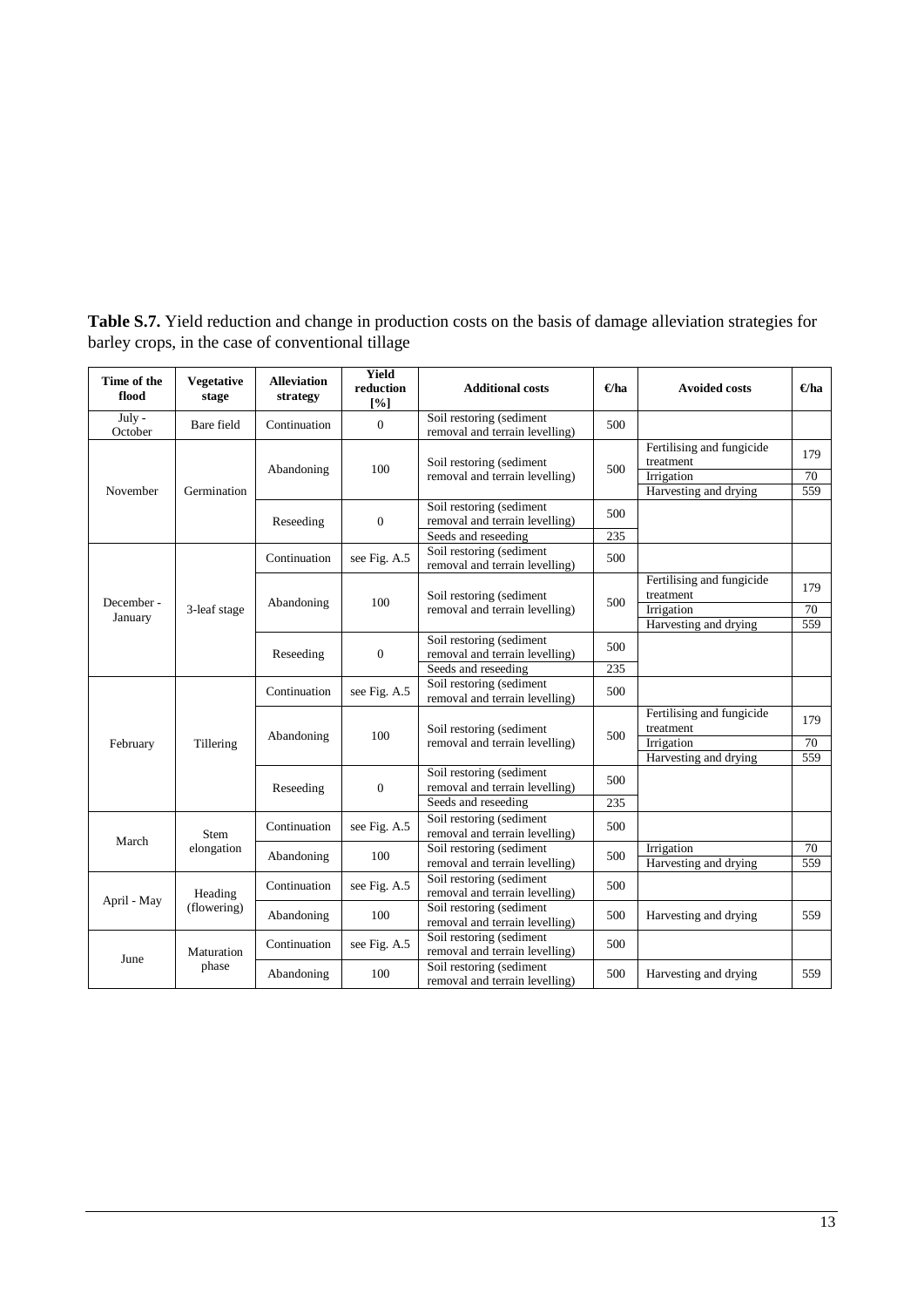|                      | Water depth |     |                |               |                |   |                |                                                                                         |              | Flood duration [days]            |                 |    |      |    |        |    |        |                                    | Water depth  | Strategy       |          |                                                                                         |     |                |   |   | <b>Flood duration [days]</b> |      |        |                                  |      |    |    |       |
|----------------------|-------------|-----|----------------|---------------|----------------|---|----------------|-----------------------------------------------------------------------------------------|--------------|----------------------------------|-----------------|----|------|----|--------|----|--------|------------------------------------|--------------|----------------|----------|-----------------------------------------------------------------------------------------|-----|----------------|---|---|------------------------------|------|--------|----------------------------------|------|----|----|-------|
|                      | $< 60$ cm   |     | Strategy       | $<$ 5         | 5 <sub>5</sub> | 6 | $\overline{7}$ | 8                                                                                       | $\mathbf{q}$ | $\overline{10}$                  | $\overline{11}$ | 12 | 13   | 14 | 15     | 16 | $>16$  |                                    | $\geq 60$ cm |                | $\leq 5$ | 5                                                                                       | - 6 | $\overline{7}$ | 8 | 9 | 10                           | 11   | $12\,$ | 13                               | 14   | 15 | 16 | $>16$ |
|                      |             |     | $\mathsf{c}$   | 91% 151% 307% |                |   |                |                                                                                         |              |                                  |                 |    |      |    |        |    |        |                                    |              | $\mathsf{C}$   |          | 91% 151% 307%                                                                           |     |                |   |   |                              |      |        |                                  |      |    |    |       |
| 3-leaf               | Jan         |     |                |               |                |   |                |                                                                                         |              | 91%                              |                 |    |      |    |        |    |        | $3$ -leaf                          | Jan          |                |          |                                                                                         |     |                |   |   | 91%                          |      |        |                                  |      |    |    |       |
|                      |             |     | a              |               |                |   |                |                                                                                         |              |                                  | 219%            |    |      |    |        |    |        |                                    |              |                | $\sim$   |                                                                                         |     |                |   |   |                              | 219% |        |                                  |      |    |    |       |
|                      |             |     | $\mathsf{C}$   |               |                |   | 91%            |                                                                                         |              | 151%   193%   235%   277%   319% |                 |    |      |    |        |    |        |                                    |              | $\mathsf{C}$   |          |                                                                                         |     | 91%            |   |   |                              |      |        | 151%   193%   235%   277%   319% |      |    |    |       |
|                      | Feb         |     |                |               |                |   |                |                                                                                         |              | 123%                             |                 |    |      |    |        |    |        |                                    | Feb          |                |          |                                                                                         |     |                |   |   | 123%                         |      |        |                                  |      |    |    |       |
| Tillering            |             |     | a              |               |                |   |                |                                                                                         |              |                                  |                 |    | 219% |    |        |    |        | Tillering                          |              | a              |          |                                                                                         |     |                |   |   |                              |      |        |                                  | 219% |    |    |       |
| $\overline{\bullet}$ |             |     | c              |               |                |   |                | 91%   121%   139%   157%   175%   193%   211%   229%   247%   265%   283%   301%   319% |              |                                  |                 |    |      |    |        |    | $\sim$ | $\overrightarrow{\mathbb{\omega}}$ |              | c              |          | 91%   121%   139%   157%   175%   193%   211%   229%   247%   265%   283%   301%   319% |     |                |   |   |                              |      |        |                                  |      |    |    |       |
|                      | Mar         |     | - r            |               |                |   |                |                                                                                         |              |                                  |                 |    |      |    |        |    |        |                                    | Mar          | $\mathsf{r}$   |          |                                                                                         |     |                |   |   |                              |      |        |                                  |      |    |    |       |
| Stem                 |             |     | a              |               |                |   |                |                                                                                         |              |                                  | 231%            |    |      |    |        |    |        | Stem                               |              | $\overline{a}$ | $\sim$   |                                                                                         |     |                |   |   |                              | 231% |        |                                  |      |    |    |       |
|                      |             |     | $\mathsf{C}$   |               |                |   |                | 91% 121% 147% 174% 201% 227% 254% 280% 307%                                             |              |                                  |                 |    |      |    | $\sim$ |    |        |                                    |              | c              |          |                                                                                         |     |                |   |   |                              |      |        |                                  |      |    |    |       |
|                      | Apr         |     | <b>r</b>       |               |                |   |                |                                                                                         |              |                                  |                 |    |      |    |        |    |        |                                    | Apr          |                |          |                                                                                         |     |                |   |   |                              |      |        |                                  |      |    |    |       |
|                      |             |     | a              |               |                |   |                |                                                                                         |              |                                  | 243%            |    |      |    |        |    |        |                                    |              | a              |          |                                                                                         |     |                |   |   | 243%                         |      |        |                                  |      |    |    |       |
| Flowering            |             |     | $\mathsf{c}$   |               |                |   |                | 91% 121% 147% 174% 201% 227% 254% 280% 307%                                             |              |                                  |                 |    |      |    | $\sim$ |    |        | Flowering                          |              | $\mathsf{C}$   |          |                                                                                         |     |                |   |   | $\sim$                       |      |        |                                  |      |    |    |       |
|                      | May         |     |                |               |                |   |                |                                                                                         |              |                                  |                 |    |      |    |        |    |        |                                    | May          | $\mathsf{r}$   |          |                                                                                         |     |                |   |   | $\sim$                       |      |        |                                  |      |    |    |       |
|                      |             |     | a              | $\sim$        |                |   |                |                                                                                         |              |                                  | 243%            |    |      |    |        |    |        |                                    |              | a              |          |                                                                                         |     |                |   |   | 243%                         |      |        |                                  |      |    |    |       |
|                      |             |     | $\mathsf{c}$   |               |                |   |                |                                                                                         |              | 91%                              |                 |    |      |    |        |    |        |                                    |              | $\mathsf{C}$   |          |                                                                                         |     |                |   |   | $\sim$                       |      |        |                                  |      |    |    |       |
| Matur.               | Jun         |     | <b>r</b>       |               |                |   |                |                                                                                         |              | $\overline{\phantom{a}}$         |                 |    |      |    |        |    |        | Matur.                             | Jun          | r              |          |                                                                                         |     |                |   |   | $\overline{\phantom{a}}$     |      |        |                                  |      |    |    |       |
|                      |             |     | a              |               |                |   |                |                                                                                         |              | $\sim$                           |                 |    |      |    |        |    |        |                                    |              | $\overline{a}$ |          |                                                                                         |     |                |   |   | 243%                         |      |        |                                  |      |    |    |       |
|                      |             |     | $\mathsf{c}$   |               |                |   |                |                                                                                         |              | 91%                              |                 |    |      |    |        |    |        |                                    |              | $\mathsf{C}$   |          |                                                                                         |     |                |   |   | 91%                          |      |        |                                  |      |    |    |       |
|                      | Jul         |     |                |               |                |   |                |                                                                                         |              | $\overline{\phantom{a}}$         |                 |    |      |    |        |    |        |                                    | Jul          | r              |          |                                                                                         |     |                |   |   | $\sim$                       |      |        |                                  |      |    |    |       |
|                      |             |     | -a             |               |                |   |                |                                                                                         |              | $\overline{\phantom{a}}$         |                 |    |      |    |        |    |        |                                    |              | a              |          |                                                                                         |     |                |   |   | $\sim$                       |      |        |                                  |      |    |    |       |
|                      |             |     | $\mathsf{c}$   |               |                |   |                |                                                                                         |              | 91%                              |                 |    |      |    |        |    |        |                                    |              | $\mathsf{c}$   |          |                                                                                         |     |                |   |   | 91%                          |      |        |                                  |      |    |    |       |
|                      |             | Aug |                |               |                |   |                |                                                                                         |              | $\overline{\phantom{a}}$         |                 |    |      |    |        |    |        |                                    | Aug          |                |          |                                                                                         |     |                |   |   | $\sim$                       |      |        |                                  |      |    |    |       |
|                      |             |     | -a             |               |                |   |                |                                                                                         |              | $\overline{\phantom{a}}$         |                 |    |      |    |        |    |        |                                    |              | a              |          |                                                                                         |     |                |   |   | $\sim$                       |      |        |                                  |      |    |    |       |
| Bare field           |             |     | $\mathsf{C}$   |               |                |   |                |                                                                                         |              | 91%                              |                 |    |      |    |        |    |        | Bare field                         |              | c              |          |                                                                                         |     |                |   |   | 91%                          |      |        |                                  |      |    |    |       |
|                      | Sep         |     |                |               |                |   |                |                                                                                         |              | $\overline{\phantom{a}}$         |                 |    |      |    |        |    |        |                                    | Sep          | r              |          |                                                                                         |     |                |   |   | $\overline{\phantom{a}}$     |      |        |                                  |      |    |    |       |
|                      |             |     |                |               |                |   |                |                                                                                         |              | -                                |                 |    |      |    |        |    |        |                                    |              |                |          |                                                                                         |     |                |   |   | $\sim$                       |      |        |                                  |      |    |    |       |
|                      |             |     | $\mathsf{c}$   |               |                |   |                |                                                                                         |              | 91%                              |                 |    |      |    |        |    |        |                                    |              | c              |          |                                                                                         |     |                |   |   | 91%                          |      |        |                                  |      |    |    |       |
|                      |             | Oct |                |               |                |   |                |                                                                                         |              | $\overline{\phantom{a}}$         |                 |    |      |    |        |    |        |                                    | Oct          | r              |          |                                                                                         |     |                |   |   | $\sim$                       |      |        |                                  |      |    |    |       |
|                      |             |     |                |               |                |   |                |                                                                                         |              | $\sim$                           |                 |    |      |    |        |    |        |                                    |              | $\overline{a}$ |          |                                                                                         |     |                |   |   | $\sim$                       |      |        |                                  |      |    |    |       |
|                      |             |     | $\mathsf{C}$   |               |                |   |                |                                                                                         |              | $\sim$                           |                 |    |      |    |        |    |        |                                    |              | c              |          |                                                                                         |     |                |   |   | $\sim$                       |      |        |                                  |      |    |    |       |
| Germin.              | Nov         |     |                |               |                |   |                |                                                                                         |              | 123%                             |                 |    |      |    |        |    |        | Germin.                            | Nov          |                |          |                                                                                         |     |                |   |   | 123%                         |      |        |                                  |      |    |    |       |
|                      |             |     | a              |               |                |   |                |                                                                                         |              | 198%                             |                 |    |      |    |        |    |        |                                    |              | a              |          |                                                                                         |     |                |   |   | 198%                         |      |        |                                  |      |    |    |       |
|                      |             |     | $\mathsf{C}$   | 91% 151% 307% |                |   |                |                                                                                         |              |                                  |                 |    |      |    |        |    |        |                                    |              | $\mathsf{C}$   |          | 91% 151% 307%                                                                           |     |                |   |   |                              |      |        |                                  |      |    |    |       |
| $3$ -leaf            | Dec         |     |                |               |                |   |                |                                                                                         |              | 91%                              |                 |    |      |    |        |    |        | $3$ -leaf                          | Dec          | $\mathsf{r}$   |          |                                                                                         |     |                |   |   | 91%                          |      |        |                                  |      |    |    |       |
|                      |             |     | $\overline{a}$ | $\sim$        |                |   |                |                                                                                         |              |                                  | 219%            |    |      |    |        |    |        |                                    |              | a              | $\sim$   |                                                                                         |     |                |   |   |                              | 219% |        |                                  |      |    |    |       |

**Figure S.10.** Relative damage to barley crops (in case of minimum tillage) for different combinations of times of flood occurrence (i.e. month), flood intensities (i.e. water depth and flood duration) and damage alleviation strategies ("c"=continuation; "r"=reseeding; "a"=abandoning)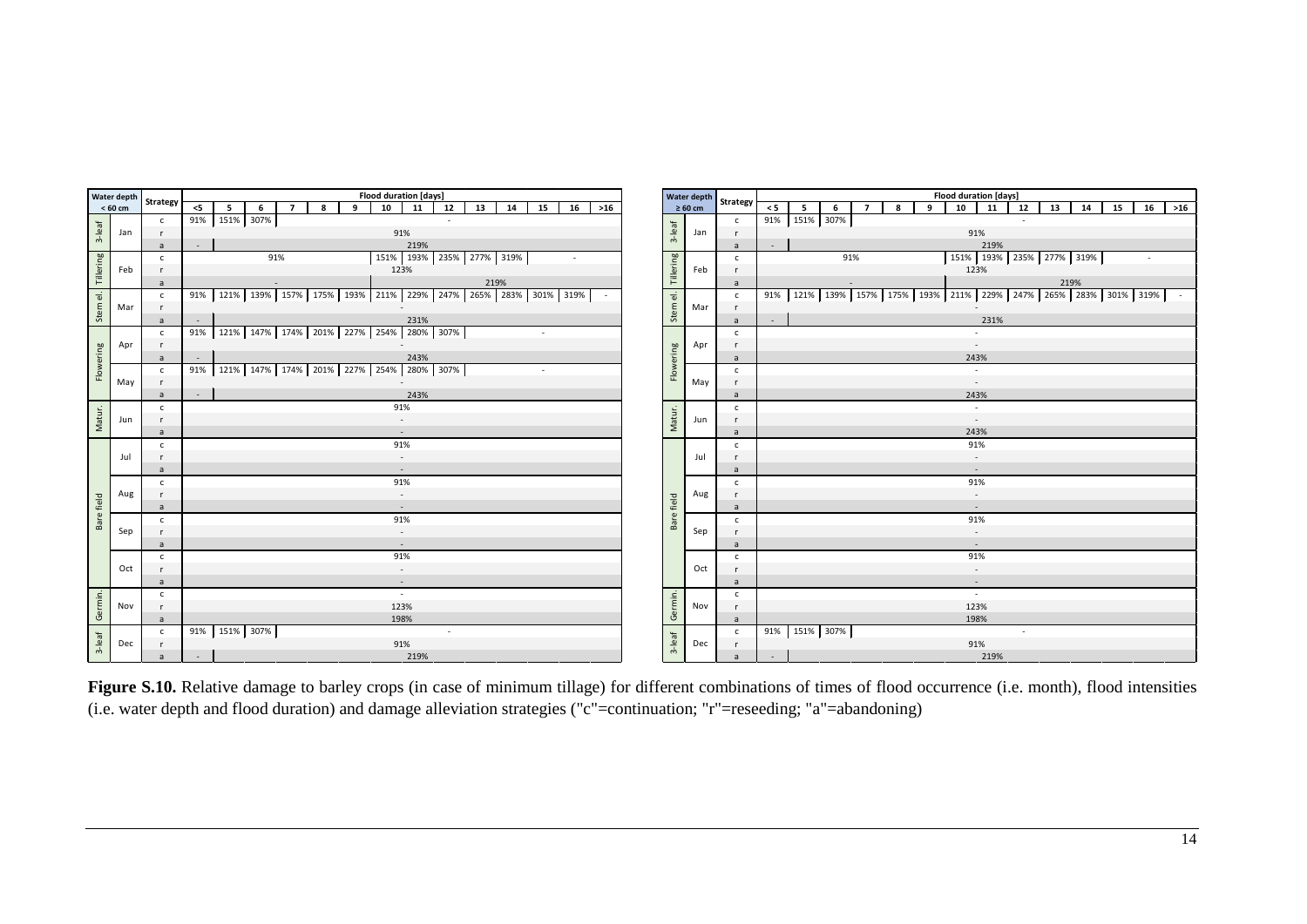|                      | Water depth |                 | Flood duration [days]                                                                                                                                      |                                    | Water depth  |                | <b>Flood duration [days]</b>                                                                                                        |
|----------------------|-------------|-----------------|------------------------------------------------------------------------------------------------------------------------------------------------------------|------------------------------------|--------------|----------------|-------------------------------------------------------------------------------------------------------------------------------------|
|                      | $< 60$ cm   | <b>Strategy</b> | $\overline{10}$<br>$\overline{11}$<br>12<br>$13 \mid 14 \mid$<br>15<br>16<br>< 5<br>5 <sub>5</sub><br>$6\overline{6}$<br>8<br>$\overline{7}$<br>9<br>$>16$ |                                    | $\geq 60$ cm | Strategy       | $\overline{10}$<br>$\overline{11}$<br>13<br>14<br>15<br>16<br>< 5<br>5 <sub>5</sub><br>8<br>9<br>12<br>$>16$<br>6<br>$\overline{7}$ |
|                      |             | $\mathsf{C}$    | 371% 619% 1261%                                                                                                                                            |                                    |              | $\mathsf{C}$   | 371% 619% 1261%                                                                                                                     |
| 3-leaf               | Jan         | $\mathbf{r}$    | 546%                                                                                                                                                       | $3$ -leaf                          | Jan          |                | 546%                                                                                                                                |
|                      |             |                 | 898%                                                                                                                                                       |                                    |              |                | 898%<br>$\sim$                                                                                                                      |
|                      |             | $\mathsf{c}$    | 371% 371% 371% 371% 371% 371% 618% 791% 964% 1137% 1310%                                                                                                   |                                    |              | $\mathbf{c}$   | 371% 371% 371% 371% 371% 371% 518% 791% 964% 1137% 1310%                                                                            |
| Tillering            | Feb         |                 | 546%                                                                                                                                                       | Tillering                          | Feb          |                | 546%                                                                                                                                |
|                      |             |                 |                                                                                                                                                            |                                    |              |                |                                                                                                                                     |
|                      |             | a               | 898%                                                                                                                                                       |                                    |              | a              | 898%                                                                                                                                |
| $\overline{\bullet}$ |             | $\mathsf{c}$    | 371%   495%   569%   643%   717%   791%   866%   940%   1014%   1088%   1162%   1236%   1310%   -                                                          | $\overrightarrow{\mathbb{\omega}}$ |              | $\mathsf{C}$   | 371%   495%   569%   643%   717%   791%   866%   940%   1014%   1088%   1162%   1236%   1310%                                       |
| Stem                 | Mar         | $\mathsf{r}$    |                                                                                                                                                            | Stem                               | Mar          | $\mathbf{r}$   |                                                                                                                                     |
|                      |             | a               | 946%                                                                                                                                                       |                                    |              | a              | $\mathcal{L}^{\pm}$<br>946%                                                                                                         |
|                      |             | $\mathbf{C}$    | 371% 495% 605% 713% 823% 932% 1041% 1151% 1261%                                                                                                            |                                    |              | c              |                                                                                                                                     |
|                      | Apr         | $\mathsf{r}$    |                                                                                                                                                            |                                    | Apr          |                |                                                                                                                                     |
|                      |             | a               | 998%                                                                                                                                                       |                                    |              | a              | 998%                                                                                                                                |
| Flowering            |             | $\mathbf{C}$    | 371% 495% 605% 713% 823% 932% 1041% 1151% 1261%<br>$\sim$                                                                                                  | Flowering                          |              | c              | $\sim$                                                                                                                              |
|                      | May         | $\mathsf{r}$    |                                                                                                                                                            |                                    | May          | $\mathsf{r}$   | $\sim$                                                                                                                              |
|                      |             | $\overline{a}$  | 998%<br>$\sim$                                                                                                                                             |                                    |              | $\overline{a}$ | 998%                                                                                                                                |
|                      |             | $\mathsf{C}$    | 371%                                                                                                                                                       |                                    |              | $\mathsf{C}$   | $\sim$                                                                                                                              |
| Matur.               | Jun         | $\mathsf{r}$    | $\sim$                                                                                                                                                     | Matur.                             | Jun          |                | $\sim$                                                                                                                              |
|                      |             | $\overline{a}$  | $\sim$                                                                                                                                                     |                                    |              | $\overline{a}$ | 998%                                                                                                                                |
|                      |             | c               | 371%                                                                                                                                                       |                                    |              | $\mathsf{C}$   | 371%                                                                                                                                |
|                      | Jul         | $\mathsf{r}$    | $\sim$                                                                                                                                                     |                                    | Jul          |                | $\sim$                                                                                                                              |
|                      |             |                 | $\sim$                                                                                                                                                     |                                    |              | $\overline{a}$ | $\sim$                                                                                                                              |
|                      |             | c               | 371%                                                                                                                                                       |                                    |              | $\mathsf{C}$   | 371%                                                                                                                                |
|                      | Aug         | $\mathsf{r}$    |                                                                                                                                                            |                                    | Aug          |                |                                                                                                                                     |
|                      |             | $\overline{a}$  |                                                                                                                                                            |                                    |              | $\overline{a}$ |                                                                                                                                     |
| Bare field           |             | c               | 371%                                                                                                                                                       | Bare field                         |              | $\mathsf{C}$   | 371%                                                                                                                                |
|                      | Sep         | - r             |                                                                                                                                                            |                                    | Sep          | r              |                                                                                                                                     |
|                      |             | $\overline{a}$  |                                                                                                                                                            |                                    |              | a              | $\sim$                                                                                                                              |
|                      |             | $\mathsf{C}$    | 371%                                                                                                                                                       |                                    |              | $\mathsf{C}$   | 371%                                                                                                                                |
|                      | Oct         | - r             | $\overline{\phantom{a}}$                                                                                                                                   |                                    | Oct          | $\mathsf{r}$   | $\sim$                                                                                                                              |
|                      |             | $\overline{a}$  | $\sim$                                                                                                                                                     |                                    |              | a              | $\sim$                                                                                                                              |
|                      |             | $\mathsf{C}$    | $\sim$                                                                                                                                                     |                                    |              | $\mathsf{C}$   | $\sim$                                                                                                                              |
| Germin.              | Nov         | $\mathsf{r}$    | 546%                                                                                                                                                       | Germin.                            | Nov          | $\mathsf{r}$   | 546%                                                                                                                                |
|                      |             | $\overline{a}$  | 813%                                                                                                                                                       |                                    |              |                | 813%                                                                                                                                |
|                      |             | $\mathsf{c}$    | 371% 619% 1261%                                                                                                                                            |                                    |              | $\mathsf{C}$   | 371% 619% 1261%                                                                                                                     |
| $3$ -leaf            | Dec         | - r             | 546%                                                                                                                                                       | $3$ -leaf                          | Dec          | $\mathsf{r}$   | 546%                                                                                                                                |
|                      |             | a               | 898%<br>$\sim$                                                                                                                                             |                                    |              | a              | 898%<br>$\sim$ $-$                                                                                                                  |

**Figure S.11.** Relative damage to barley crops (in case of conventional tillage) for different combinations of times of occurrence of the flood (i.e. month), flood intensities (i.e. water depth and flood duration) and damage alleviation strategies ("c"=continuation; "r"=reseeding; "a"=abandoning)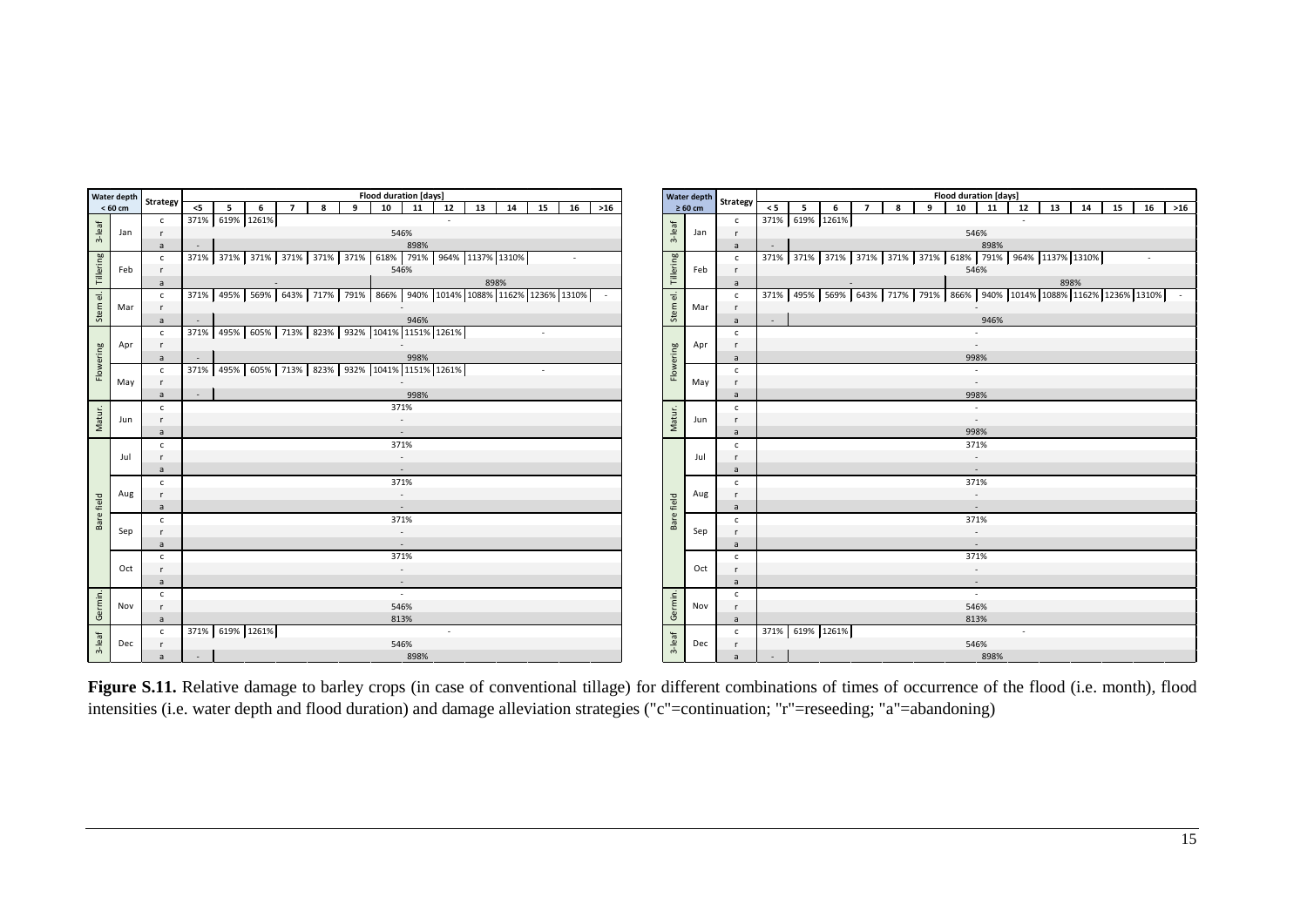### **5. Grassland**





**Figure S.12.** Distribution of production costs over the year in the Scenario 0 for grassland

Assumptions for calculation of flood damage to grassland:

- Abandoning is not considered among the different alleviation strategies, as grassland is a perennial crop (i.e., if production is abandoned, the flood will impact on farmer's revenues also in the following years);
- The impact of the flood has influence only on the forthcoming harvest and not on successive ones;
- In case of flood, a reduction in the selling price is expected due to a lower quality harvest, as a function of flood duration and days remaining to the forthcoming harvest (see Figure A.14).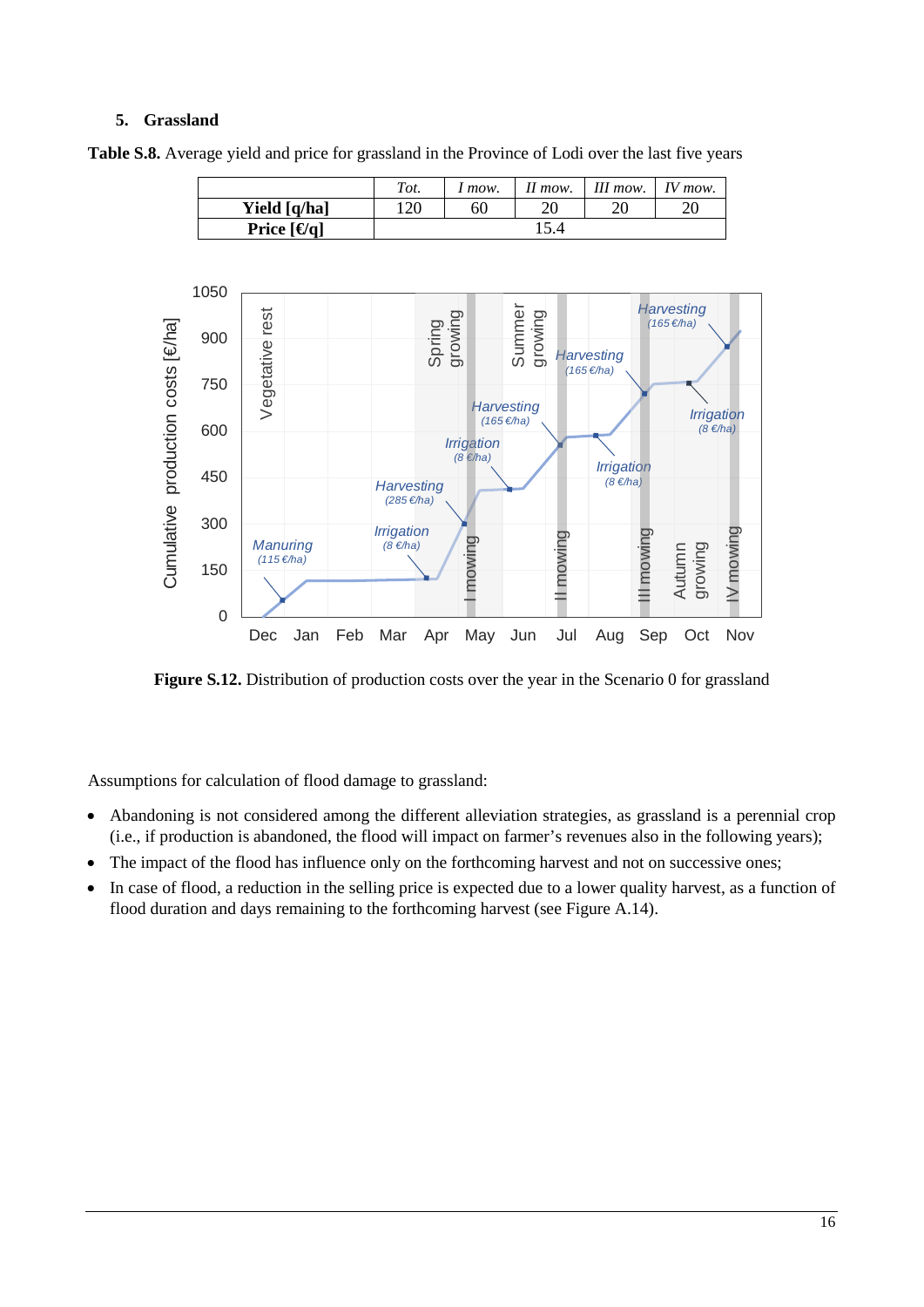

**Figure S.13**. Physical damage to grassland as a function of vegetative stage, flood depth and duration (adapted from Agenais et al., 2013)



**Figure S.14**. Selling price reduction for different times of flood occurrence: mowing, 15 days to mowing and 30 days to mowing (adapted from Agenais et al., 2013)